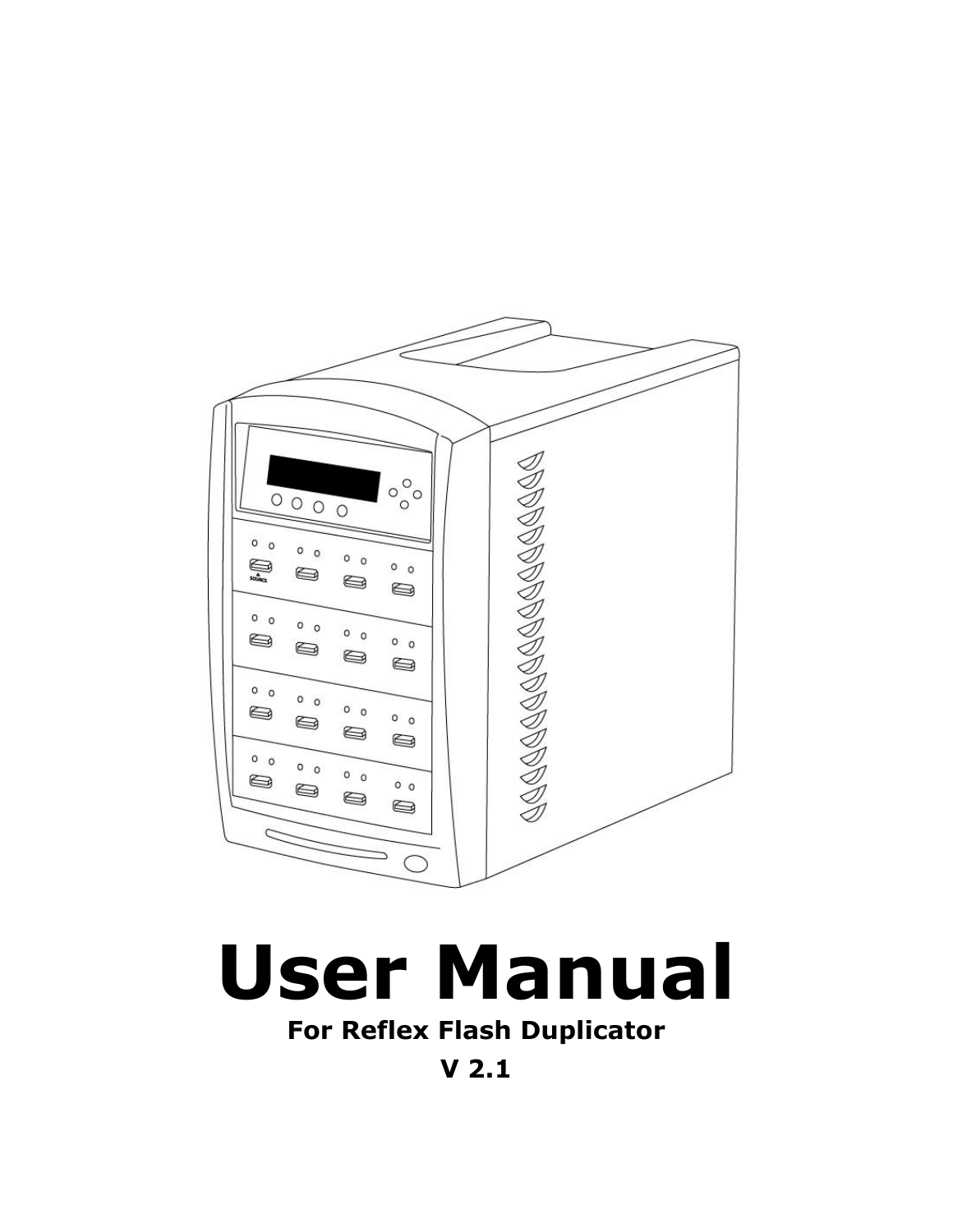#### **WARNING!**

THIS FLASH MEMORY DUPLICATOR IS MEANT FOR BACK UP AND DISTRIBUTION OF ORIGINAL DATA AUTHORED OR OWNED BY THE USER. ANY COPIES MADE FROM THIS FLASH MEMORY DUPLICATOR ARE THE COPYRIGHTED, PROPERTY OF THE AUTHOR OR COMPANY WHO OWNS THE SOURCE DATA. ANY UNAUTHORIZED COPYING, EDITING, OR ANY PART THEREOF OF COPYWRITTEN MATERIAL IS STRICTLY PROHIBITED. WE DISCOURAGE THE USE OF ANY SUCH ACTION THAT GIVES RISE TO CRIMINAL INTENT AND PROSECUTION.

THE SELLER OF THIS PRODUCT IS NOT RESPONSIBLE FOR ANY POTENTIAL ILLEGAL ACTIONS OF THE USER DUE TO ACTIVITIES BEYOND THE SCOPE OF THE PRODUCT'S INTENDED USE.

#### **Copyrights and Trademarks**

ALL RIGHTS RESERVED. NO PART OF THIS PUBLICATION MAY BE REPRODUCED IN ANY MEDIUM, PRINTED OR ELECTRONIC, WITHOUT THE PRIOR WRITTEN PERMISSION FROM THE MANUFACTURER. COPYRIGHT©2000- 2010. ALL RIGHTS RESERVED.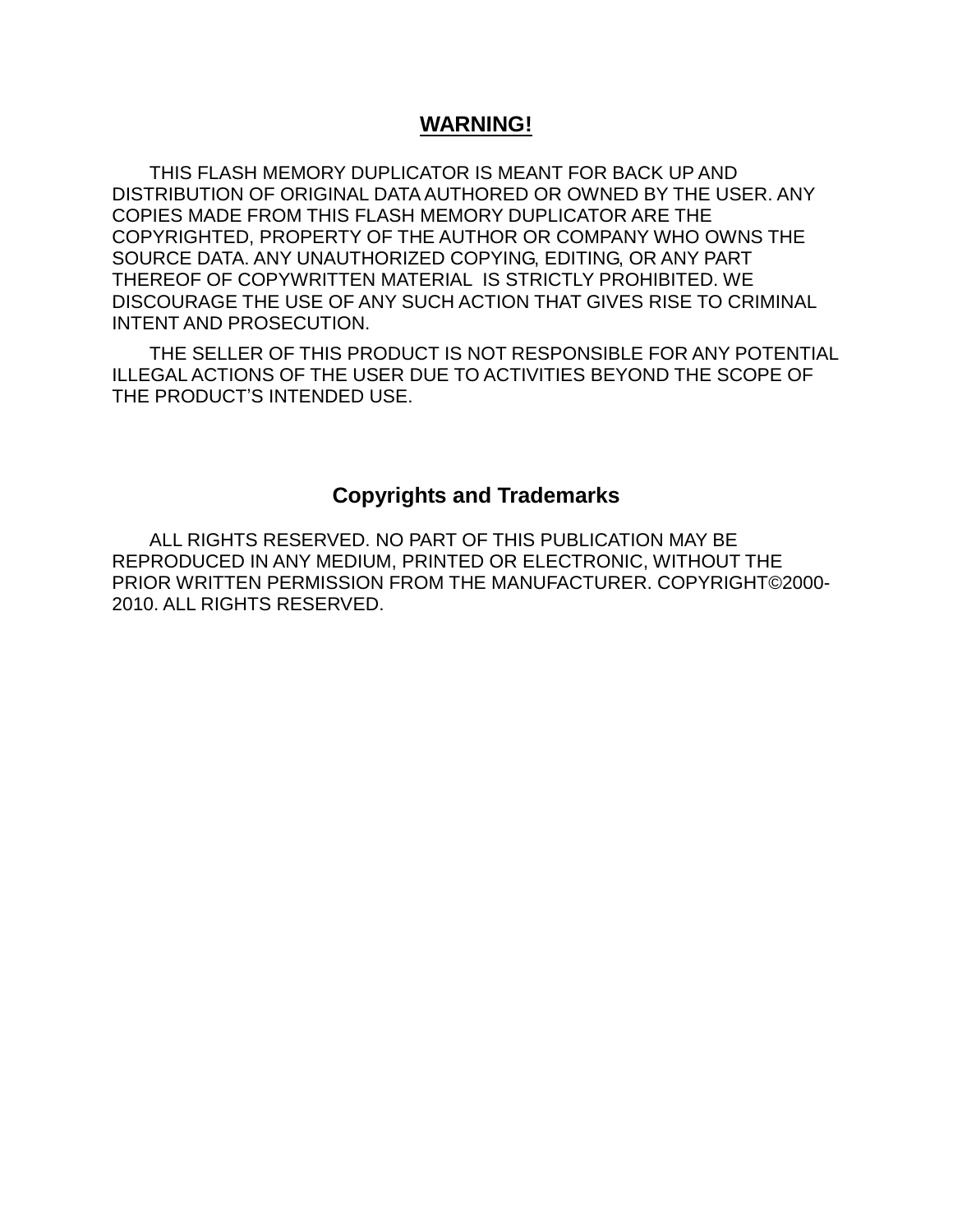## **Table of Contents**

### **Title Page**

| ➤ |                                                | 2  |
|---|------------------------------------------------|----|
| ➤ |                                                | 2  |
|   |                                                | 3  |
|   |                                                | 3  |
| ➤ |                                                | 4  |
|   |                                                | 4  |
|   |                                                | 5  |
|   |                                                | 6  |
|   |                                                | 6  |
|   | > Make Copies of a Flash Device via Async Copy | 9  |
|   |                                                | 13 |
|   |                                                | 17 |
|   |                                                | 17 |
|   |                                                | 18 |
|   |                                                | 20 |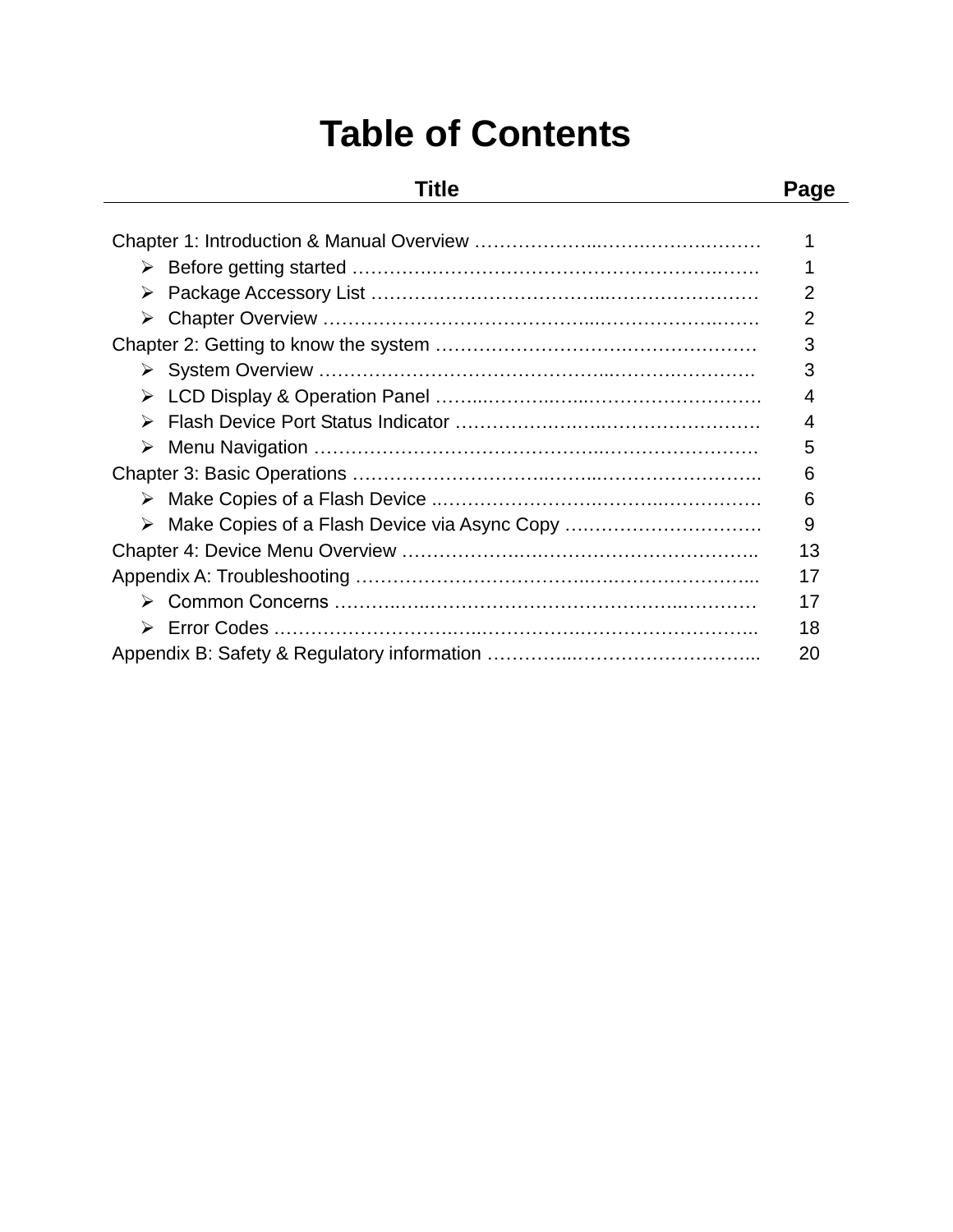#### **Chapter 1: Introduction & Manual Overview**

This system is a reliable, high performance, high speed, standalone manual duplication system. With its professional industrial design and simple user interface, it will make your duplicating experience easier than ever.

#### **Before getting started:**

Before starting to use this system, please read the following to ensure proper operation:

#### **1. Temperature Warning:**

If the system was stored in a location where the temperature dropped below  $32^{\circ}F$  ( $0^{\circ}C$ ) within the past 24 hours, please leave the system in a warm room with a temperature of at least 65°F (19°C), for 4 hours prior to powering on the unit for the first time. Failure to do so may cause irreparable harm and prevent the system from functioning properly.

#### **2. Maintenance:**

It is very important to operate and keep the system in a clean, dust free, environment. Dust is the number one reason for the failure of electronic devices. Leaving the machine in a dusty environment may severely damage the system. It is strongly suggested that an Air Cleaner be placed next to the system and that an air duster (canned air) be used consistently to clear off any dust, which may accumulate on the surface of the system.

#### **3. Proper Shutdown:**

To avoid possible system failures, the system needs to be shutdown properly. To shutdown the system, press the Up or Down Arrow button until the "Shutdown" menu is appears and then press the "ENT" button. Follow the instructions on the screen to shutdown the system properly. Turning off the system without performing this function will increase the risk of damage to the system.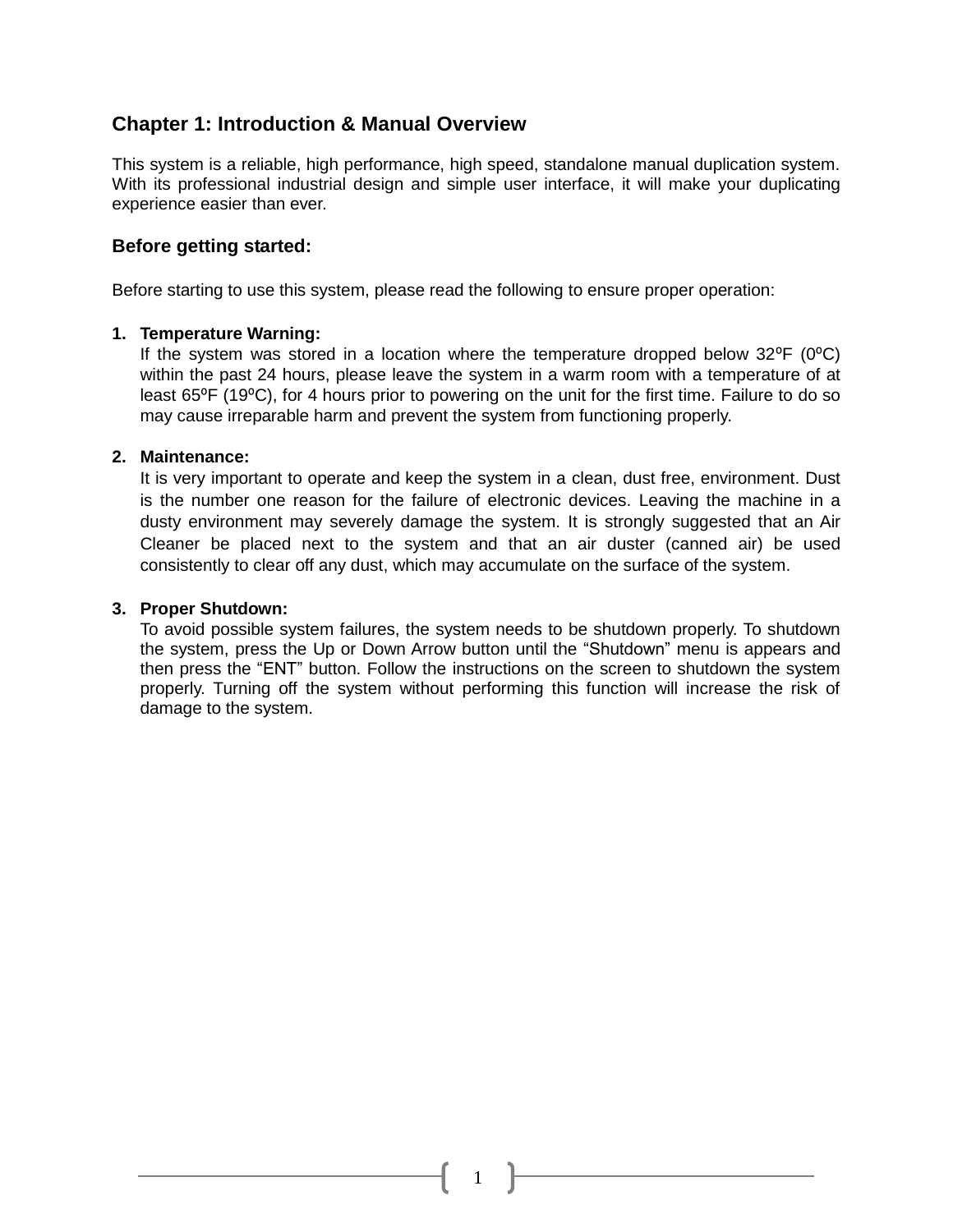#### **Package Accessory List:**

- System Power Cord
- System Operation User Manual (This manual)

#### **Chapter Overview:**

Chapter 2: Getting to know the system

This chapter describes the physical features and instructions of how to operate the system.

Chapter 3: Basic Operations Guide This chapter describes how to perform basic operations like Making Copies, etc.

Chapter 4: Menu Overview

This chapter describes what each function/setting does.

#### Appendix A: Troubleshooting

This section provides many solutions to frequently asked questions and provides insights on system error codes.

Appendix B: Safety & Regulatory information

This section provides environment, health, safety and other regulatory information.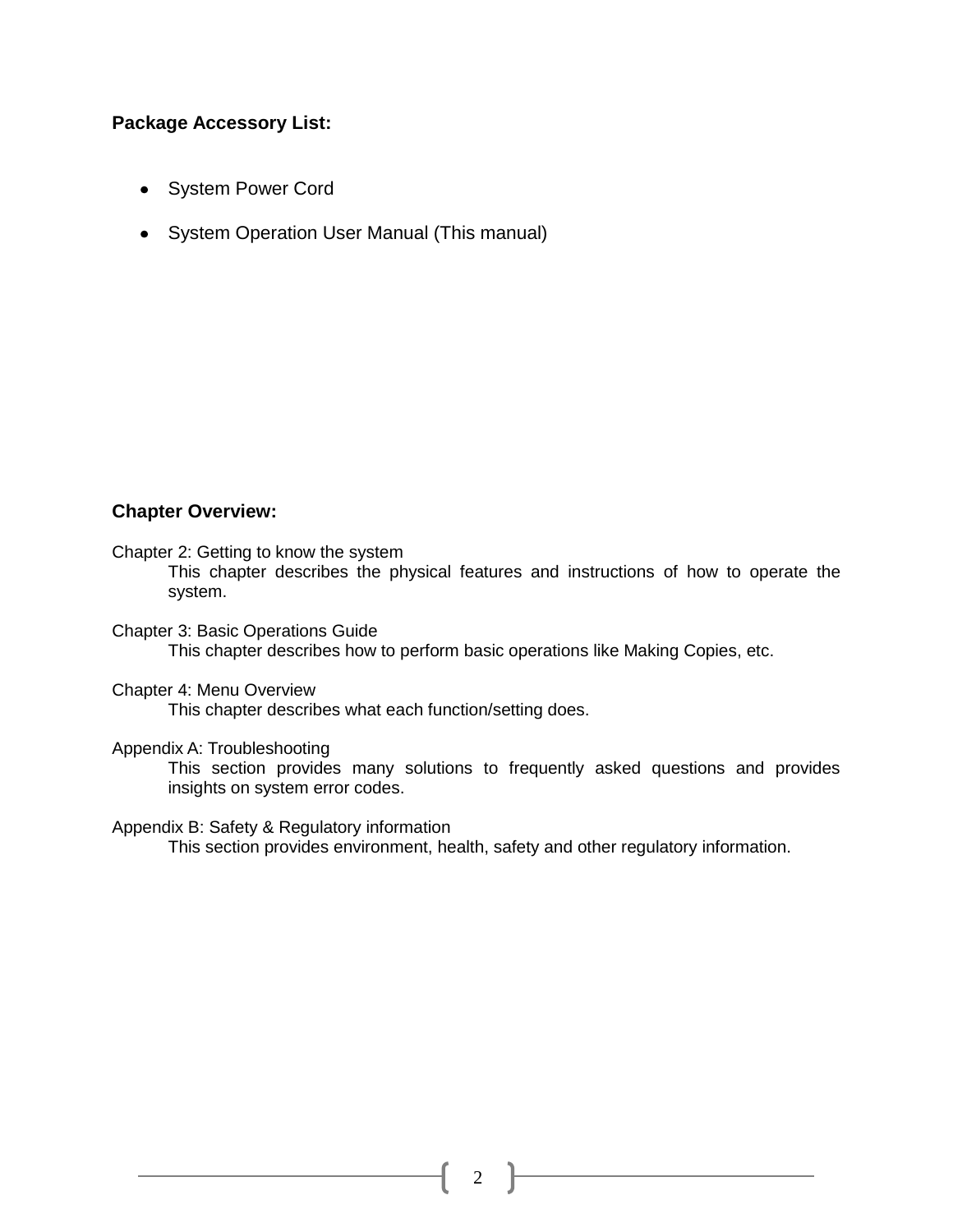#### **Chapter 2: Getting to know the system**

#### **System Overview**



The image below is a representation of the flash duplicator casing. The design of the casing may vary but the unit continue to operate using similar principles.



#### **Figure 1-1 System Controls and Display**

The components shown in Figure 1-1 are:

- **1.** System Power On/Off Button
- **2.** Source Flash Device Port (ex. USB, SD, CF, etc)
- **3.** Target Flash Device Port (ex. USB, SD, CF, etc)
- **4.** Flash Device Port Status Indicator
- **5.** LCD Display & Operation Panel
- **6.** System Ventilation Vents
- **7.** Power Supply Fan
- **8.** Power Cord Input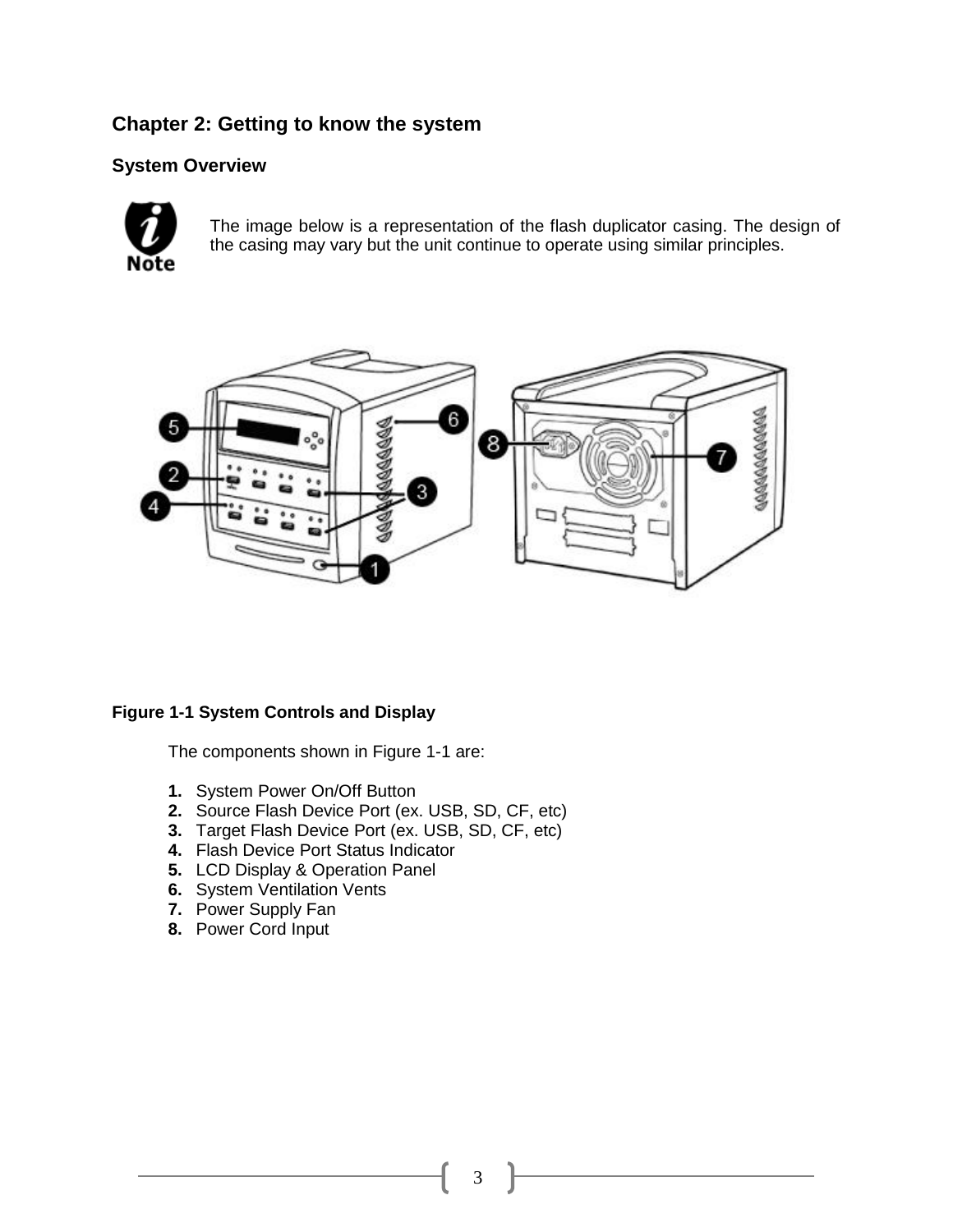#### **LCD Display & Oper**a**tion Panel**

\*The below image is for reference only. (Actual screen may vary. )



|                              | $\triangleright$ Up Arrow Button<br>•Menu/Option Scroll Up                                                                    |
|------------------------------|-------------------------------------------------------------------------------------------------------------------------------|
|                              | Down Arrow Button<br>$\triangleright$<br>•Menu/Option Scroll Down                                                             |
| <b>ENT</b>                   | $\triangleright$ Enter/OK Button<br>• Enter into the Menu<br>• Execute the Function<br>•Submit the Setting change             |
| <b>ESC</b>                   | $\triangleright$ Escape Button<br>•Go back to the previous Menu<br>•Abort the current Function.<br>•Cancel the Setting change |
| <b>Smart</b><br>Copy         | $\triangleright$ Smart Copy Button<br>• Shortcut to make a copy under Smart mode                                              |
| Raw<br>Copy                  | $\triangleright$ RAW Copy Button<br>• Shortcut to make a copy under RAW mode                                                  |
| <b>Device</b><br><b>Scan</b> | <b>Device Scan Button</b><br>$\triangleright$<br>• Shortcut to detect available devices                                       |
| <b>Shutdown</b>              | $\triangleright$ Shutdown Button<br>• Shortcut to perform Shutdown function of the system                                     |

#### **Flash Device Port Status Indicator**

Every flash device port (ex. USB, SD, CF, etc) on the system comes with 2 colored LED lights, which indicate the current status of the port. Please use the Reference chart below to understand the LED status readings:

| <b>GREEN LED</b> | <b>RED LED</b> | <b>DESCRIPTION</b>                                                  |
|------------------|----------------|---------------------------------------------------------------------|
| <b>Blinking</b>  | Off            | This port is active in terms of reading/writing.                    |
| On.              | Off            | A flash device (ex. USB, SD, CF, etc) is connected on this port     |
| Off              | Off            | A flash device (ex. USB, SD, CF, etc) is disconnected on this port. |
| Off              | On             | An error occurred on this port.                                     |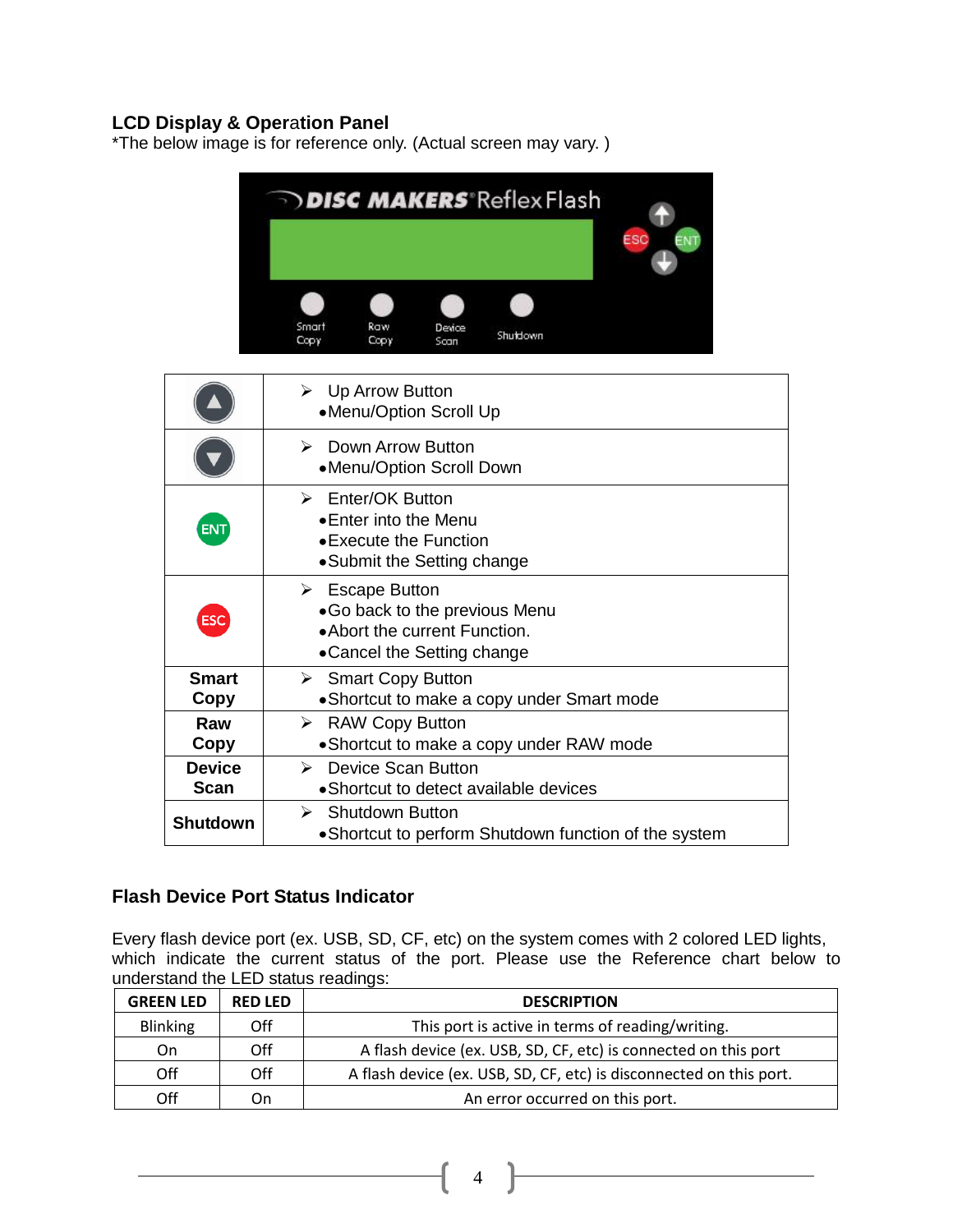#### **Menu Navigation**

The functions and settings that operate this unit are organized in a menu tree structure. The user accesses the 4 buttons on the controller interface panel to navigate through the menu chart and select the desired function or setting:

|            | Menu/Option Scroll Up                                                                   |
|------------|-----------------------------------------------------------------------------------------|
|            | Menu/Option Scroll Down                                                                 |
| <b>ENT</b> | Enter into the Menu<br>Execute the Function<br>Submit the Setting change                |
| <b>ESC</b> | Go back to the previous Menu<br>Abort the current Function<br>Cancel the Setting change |

Example: Adjust the "Buzzer" setting in the "Setup" menu:

| Discmakers<br>1.Copy   | $U$ . $XX$<br>(Smart) |
|------------------------|-----------------------|
| Discmakers<br>7. Setup | U.14                  |
| Setup<br>1. Language   |                       |
| Setup<br>5. Buzzer     |                       |
| Buzzer:<br>On          |                       |
| Buzzer:<br>0ff         |                       |
| Setup<br>5.Buzzer      |                       |
| Discmakers<br>7.Setup  | U.XX                  |
|                        |                       |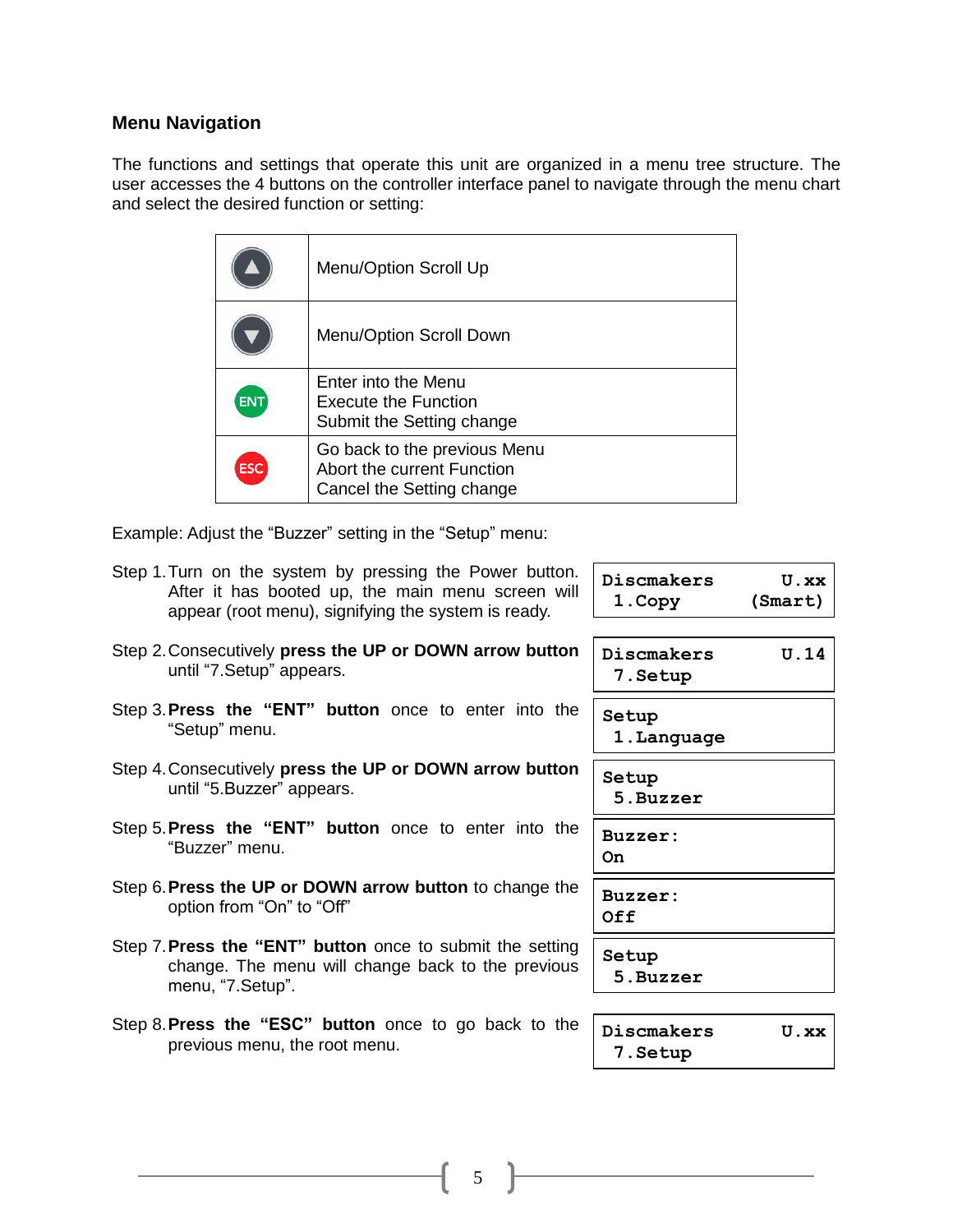#### **Chapter 3: Basic Operations**

#### **Making Copies of a Flash Device**

Step 1.

This process will copy a flash device (ex. USB, SD, CF, etc), inserted into the Source Port, onto one or more target flash devices simultaneously.

There are two ways to make copies of a flash device (ex. USB, SD, CF, etc):

- Smart Copy: This is the recommended and fastest approach to making copies since it will scan the flash device and copy only the area that contains data.
- RAW Copy: This is the safest and slowest approach to making copies since it will copy the entire flash device bit by bit.

*Note: Due to capacity variances among various brands of flash devices, it is advised that the "Size Tolerance" setting be enabled under the "Setup" menu, to avoid unnecessary errors. By enabling this setting, some data/empty spaces may not be copied. Please use with caution.*

The tutorial guide below demonstrates how to copy a Flash Device.



Power on the system by pressing the Power button



Insert the original flash device (ex. USB, SD, CF, etc) (the drive to be copied) into the **Source** port.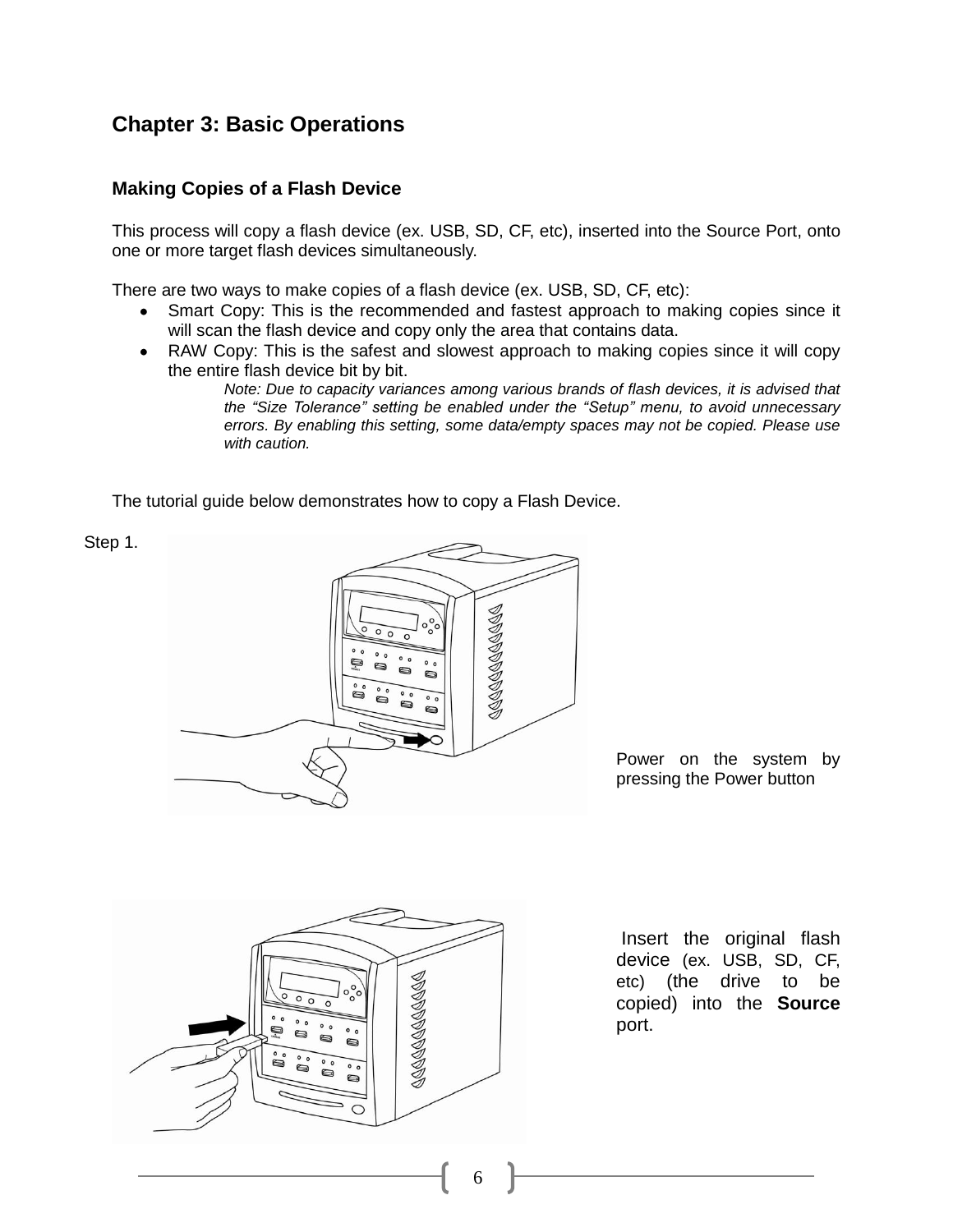

Insert empty target flash devices (ex. USB, SD, CF, etc) (the drive(s) to receive data) into the other **non-Source** ports.

*Note: If the flash devices inserted contain data, all data on those devices will be erased permanently. Please insert with caution.*

Step 2.



After it has booted up, the screen on the left should appear signifying the system is ready. Press the "F1 Smart Copy" button to initiate the copying process.

Step 3.



*Any new devices detected will reset the countdown period. If the system detects all the available ports have been occupied or the "ENT" button is pressed, then the system will execute the Copy process immediately.*



The system will scan the Source flash device and proceed with the Copy process immediately. (Shown on the left)



#### **Below explains the various items on the copy progress screen:**

- *3820M, this indicates the amount of data to be copied.*
- *3m44s, this indicates the time left for the copy operation.*
- *14%, this indicates the progress of the copy operation.*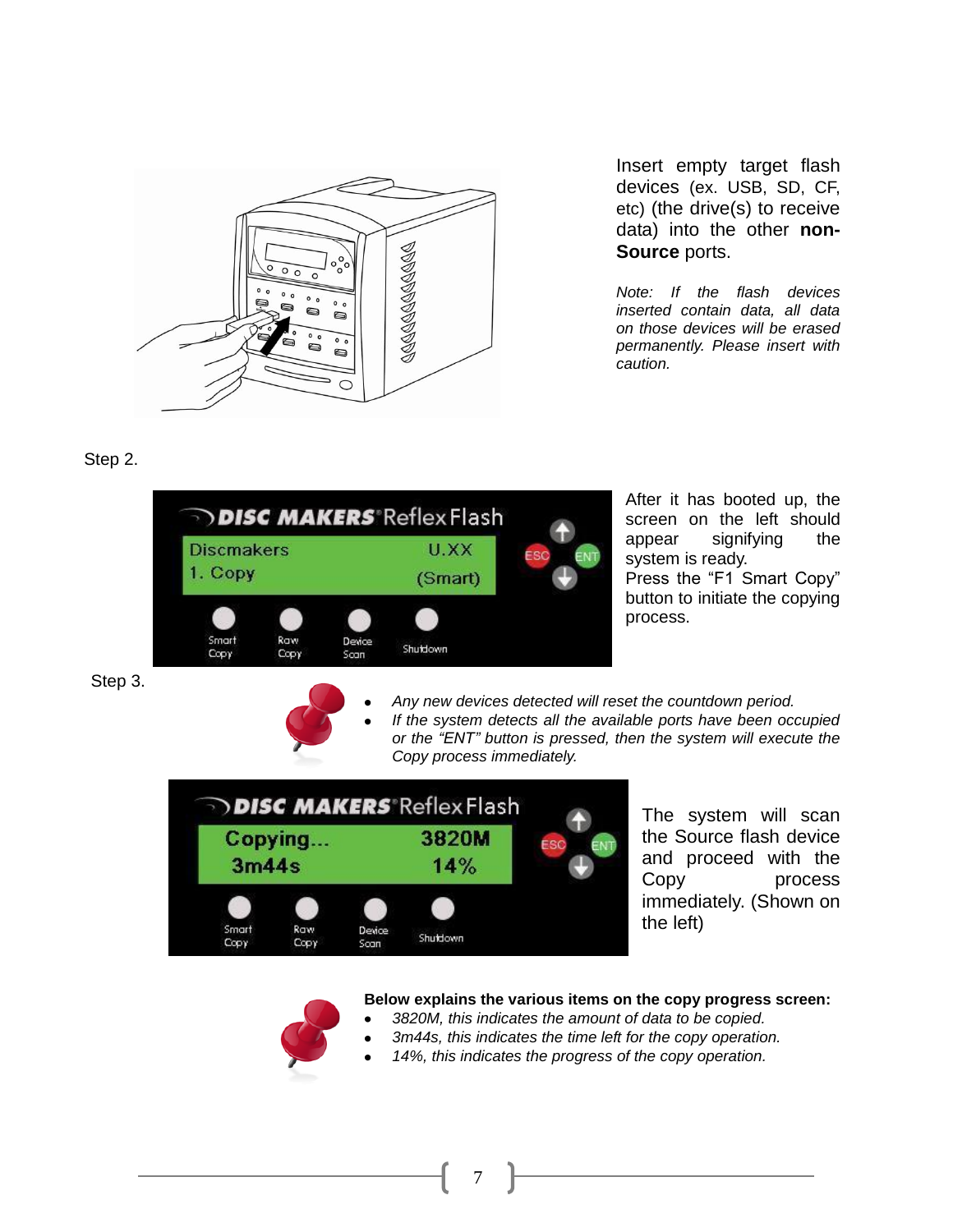

Step 4.

Upon completion, the system will display the job report.

#### **Below explains the various items in the job report:**

- *OK:03 – indicates the number of copies passed in this process. (3 in this example)*
- *NG:00 – indicates the number of copies failed in this process. (0 in this example)*
- *Job:003 – indicates the number of copies in this entire job.*



Remove all the target devices for the current job and proceed to either:

Make more copies by connecting more flash devices (if so, return to step 3) or  $\dots$ 

**OR**



8

End the job and go back to the root menu by pressing the "ESC" button.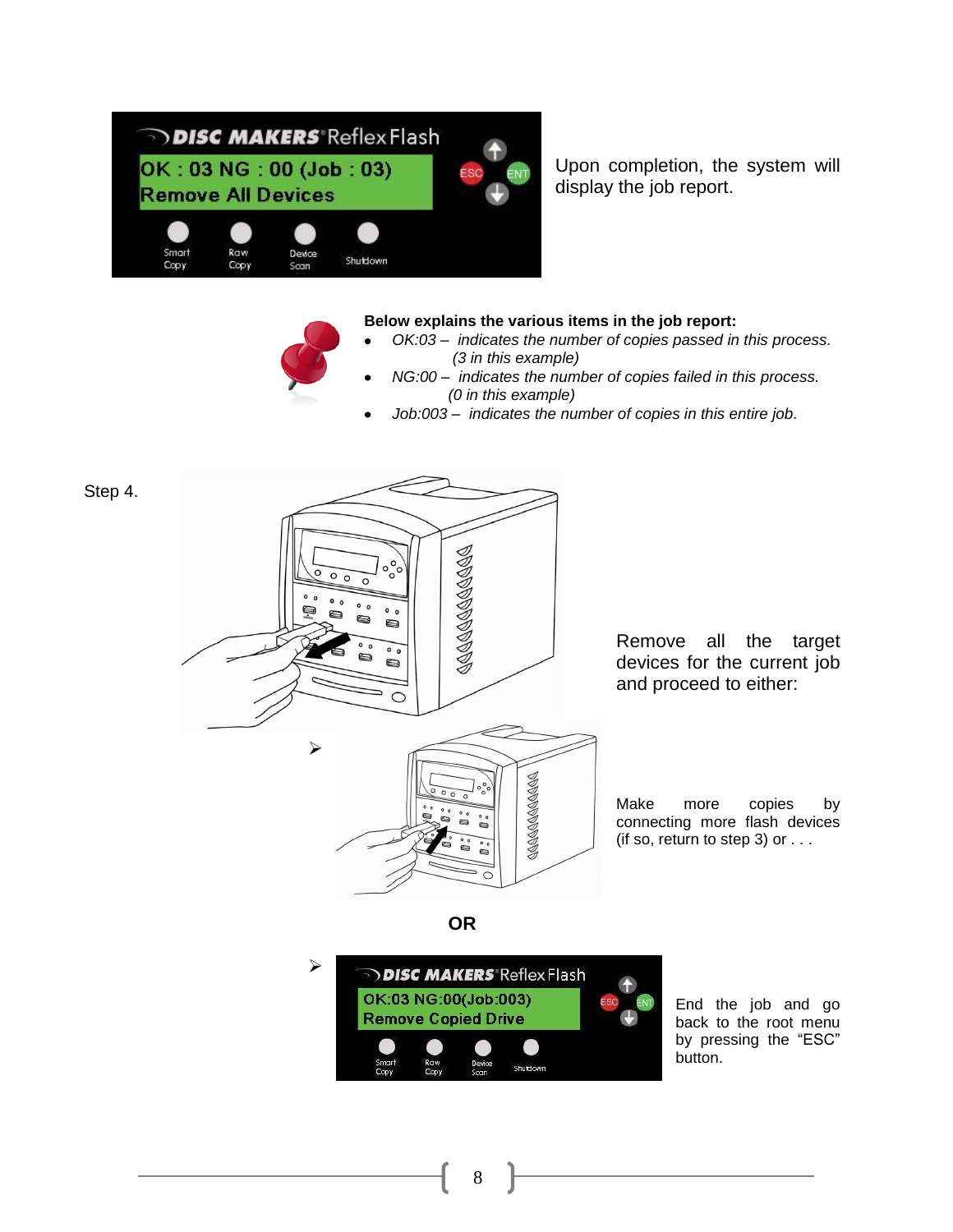#### **Making Copies of a Flash Device via Async Copy**

This revolutionary (patent pending) process will perform the duplication of any flash device *(ex. USB, SD, CF, etc)* the moment it is inserted into the system without waiting for the current job to be completed. Unlike other competing products, it will have neither performance sacrifices nor capacity limitations.

The guide below demonstrates how to copy a Flash Device using Async Mode.





Power on the system by pressing the Power button.

#### Step 2.



After it has booted up, the screen on the left should appear signifying the system is ready.



Insert the original flash device (ex. USB, SD, CF, etc) (the drive to be copied) into the **Source** port.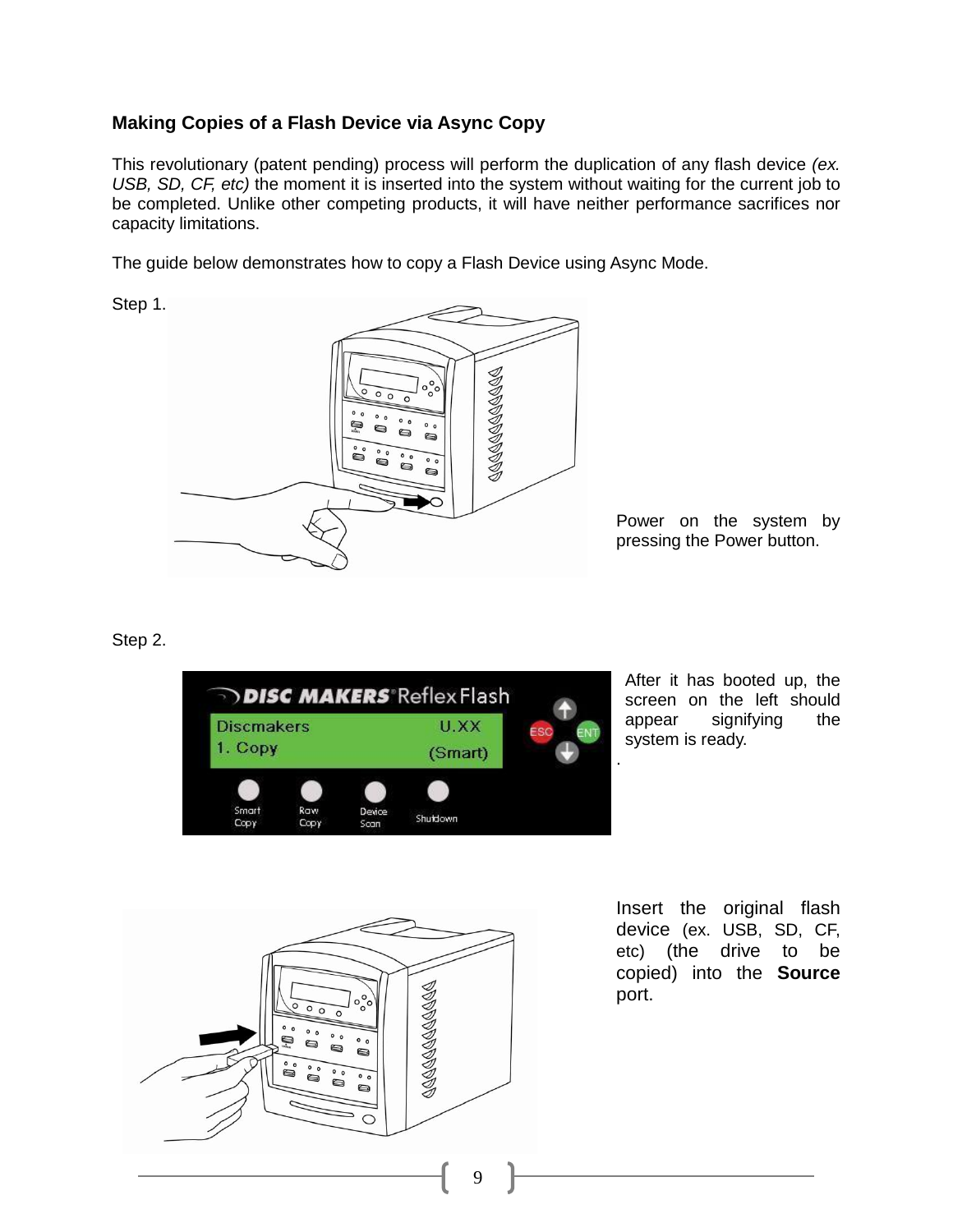

Insert empty target flash devices (ex. USB, SD, CF, etc) (the drive(s) to receive data) into the other **non-Source** ports.

*Note: If the flash devices inserted contain data, all data on those devices will be erased permanently. Please insert with caution.*



Press the DOWN button to be guided to the "Async Copy" menu. Press the "ENT" button to start the "Async Copy" process.





During the copying process, additional flash devices can be inserted and copied without waiting for the current process to be completed.

**Below explains the various items on the Async Copy progress screen:**

- *3820M – indicates the amount of data to be copied.*
- *Working: 2 – indicates the number of flash devices being copied. This number will increase as flash devices are inserted and decrease as flash devices have completed the copy process.*
- *14% – this indicates the copy progress*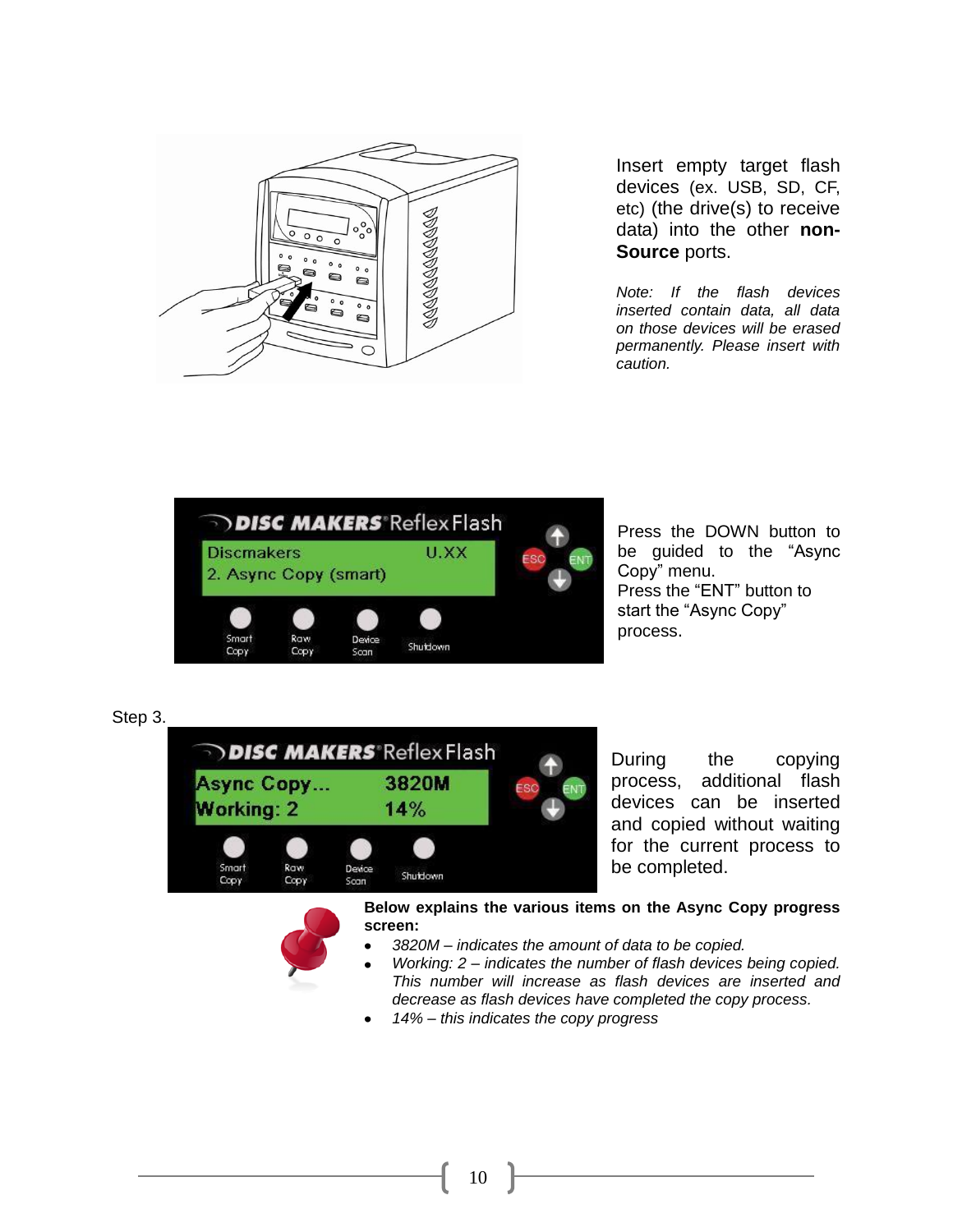

#### **Pass/Fail Counter:**

*During the copying process, the Pass/Fail counter is shown once every five seconds. It indicates number of passes and failures during the entire job.* 





#### **Async Copy LED display:**

| <b>GREEN LED</b> | <b>RED LED</b> | <b>DESCRIPTION</b>                       |
|------------------|----------------|------------------------------------------|
|                  |                | The device in this Port is currently     |
| <b>Blinking</b>  | Off            | copying data.                            |
|                  |                | The device in this Port is waiting to be |
| On               | Off            | copied.                                  |
|                  |                | There are no devices connected to this   |
| Off              | Off            | port.                                    |
|                  |                | An error occurred for the device in this |
| Off              | On             | port during the copying progress.        |
|                  |                | The device in this Port has successfully |
|                  |                | copied. It is safe for removal.          |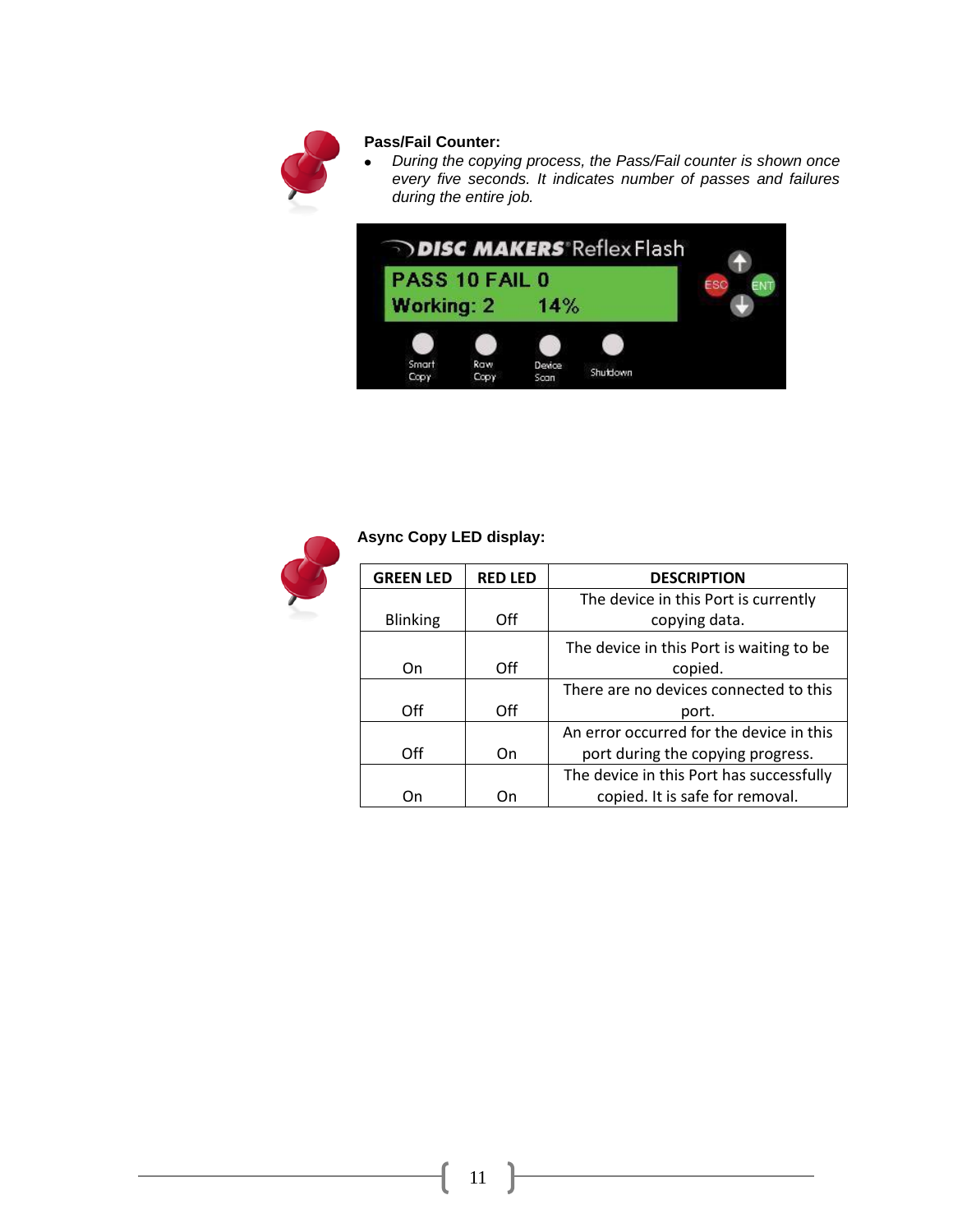

When a flash device has successfully copied, both the GREEN LED and the RED LED lights will be lit for the connected port. The device can safely be removed.

If additional flash devices are to be copied, the new devices can be added without waiting for all the others to completely finish . The new ones can be inserted on the fly (at any time) .

Step 4.



When all the flash devices have been successfully copied, the "Working " indicator will be reduced to "0" and the current working status will chang e to "Waiting".

The job can be ended immediately and the unit returned to the root menu by pressing the "ESC" button.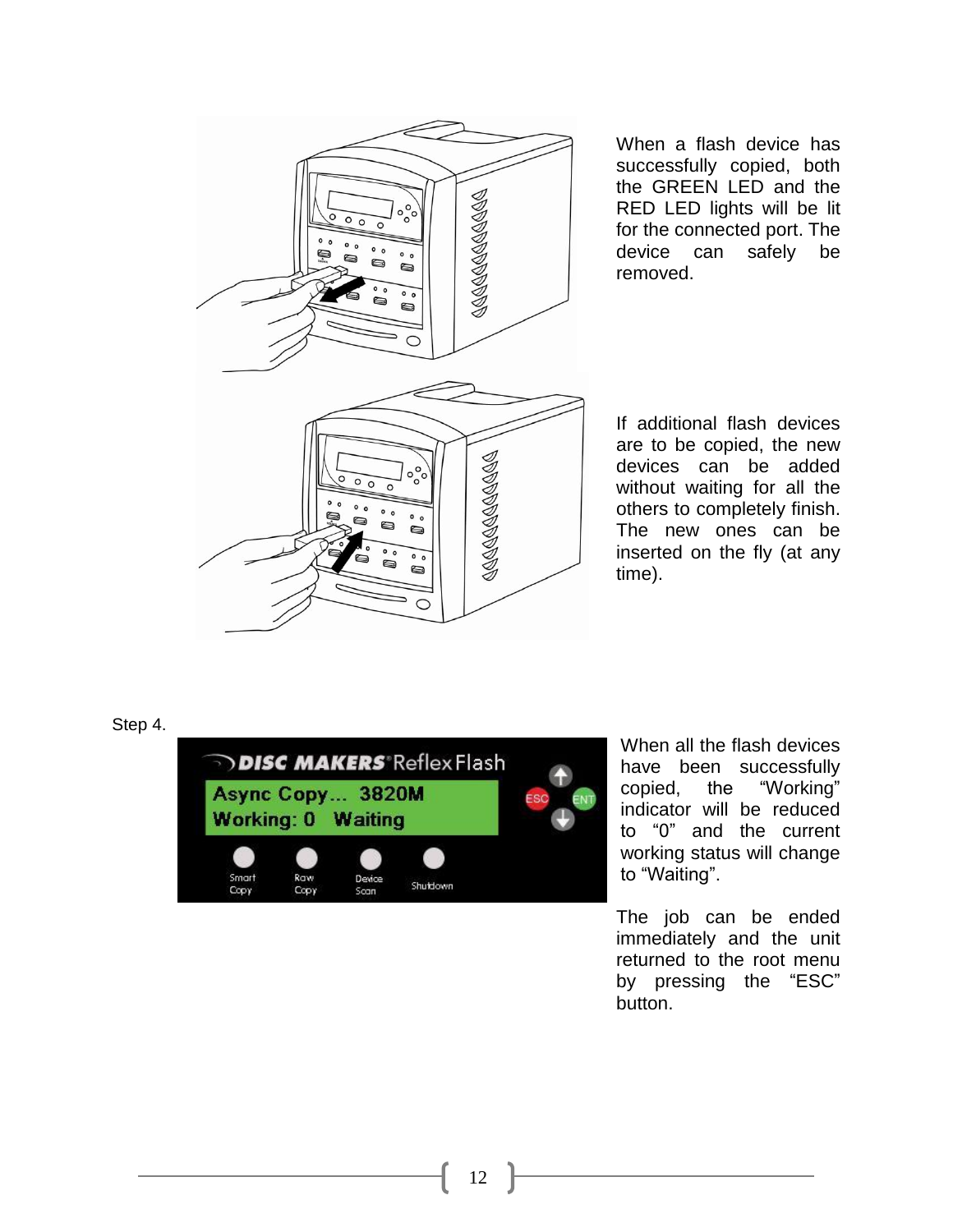#### **Chapter 4: Device Menu Overview**

This system comes with many features that can be accessed/adjusted by various functions and settings within the operation menu. Please see the detailed descriptions below:

#### **1. Copy**

*This process will copy the flash device (ex. USB, SD, CF, etc), which is inserted into the Source Port, onto one or multiple target Flash Devices simultaneously.*

#### **2. Async Copy**

*This revolutionary (patent pending) process will perform the duplication of any flash devices (ex. USB, SD, CF, etc) the moment they are inserted into the system without waiting for the current job to be completed. Unlike other competing products, it will not have any performance sacrifices nor capacity limitations.* 

#### **3. Compare**

*This function performs a data comparison between the Flash Device (ex. USB, SD, CF, etc) that is connected into the Source Port and all other Flash Devices connected to the other ports simultaneously.*

#### **4. Copy+Compare**

*This function performs the Copy process, after which, it will perform a Compare process automatically to ensure data accuracy.*

#### **5. Erase**

*This function erases the flash Device(s) connected to any port other than the Source Port. There are four options for this function:*

- *Quick Erase: It will erase only the beginning section of the flash device (ex. USB,*   $\bullet$ *SD, CF, etc), which is just enough to make it look empty. Then it will format the Flash Device using FAT32 File System.*
- *Full Erase: It will erase the entire flash device (ex. USB, SD, CF, etc) by writing 0's throughout. Then it will format the flash device using FAT32 File System. The erase timeframe varies depending on the data capacity of the flash device.*
- *RAW Erase: This function is identical to "Full Erase", except that it does NOT format the flash device (ex. USB, SD, CF, etc).*
- *Secure Erase: It will erase the flash device (ex. USB, SD, CF, etc) thoroughly to avoid any possible chances of recovery.*

#### **6. Copy Mode**

*This setting will allow for the selection of a Copy Mode. There are 2 options:*

- *Smart Copy: This is the recommended and fastest approach to making copies*   $\bullet$ *since it will scan the flash device (ex. USB, SD, CF, etc) and copy only the area which contains data.*
- RAW Copy: This is the safest and slowest approach to making copies since it will *copy the entire flash device (ex. USB, SD, CF, etc) bit by bit.*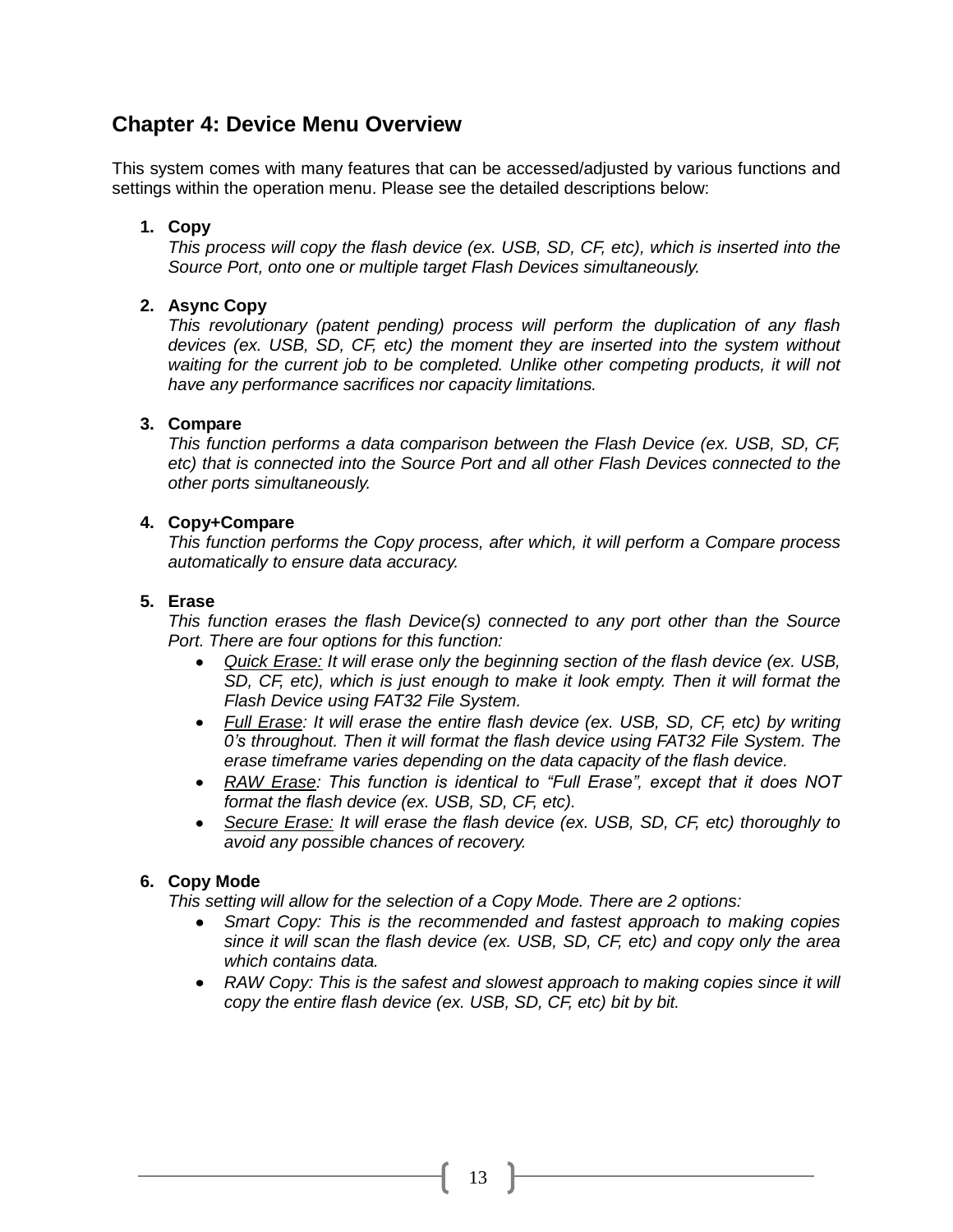#### **7. Setup**

#### **1) Language**

*This setting will allow you to choose the display language of the system.*

#### **2) Read Error Skip\***

*This setting will allow for the change to the number of times the system will skip ahead when it encounters a reading error, while reading the original flash device (ex. USB, SD, CF, etc). By default, the system does not skip any reading error. Under this setting, if the system encounters any errors, it will result in an immediate job failure.*

*\*This function will not fix any discovered error(s); it will merely skip it and copy the remaining data.*

#### **3) Write Error Skip\***

*This setting will allow for the change to the number of times the system will skip when it encounters a writing error during the copying process. By default, the system does not skip any writing errors. Any writing errors will result in an immediate failure on this flash device (ex. USB, SD, CF, etc).*

*\*This function will not fix the error; it will only skip it to write the remaining data.*

#### **4) Size Tolerance**

*Normally, the capacity of the empty flash devices (ex. USB, SD, CF, etc) is required to be greater than the original flash device (ex. USB, SD, CF, etc) so that all of the data can be copied without loss.* 

*However, not all flash devices (ex. USB, SD, CF, etc) have identical storage capacity, even when they are all labeled identically in terms of GB size. Thus, by enabling the size tolerance, the system will allow the empty flash device's capacity to be less than the original flash device by the percentage specified.* 

#### **5) Buzzer**

*This setting will allow the choice to hear a beep sound when a button is pressed or when a task has been completed.*

#### **6) Screen Saver**

*This setting will allow the choice to enable the Screen Saver feature or not. By enabling this feature, a screen saver will be displayed when the system has been idle for an extended period.*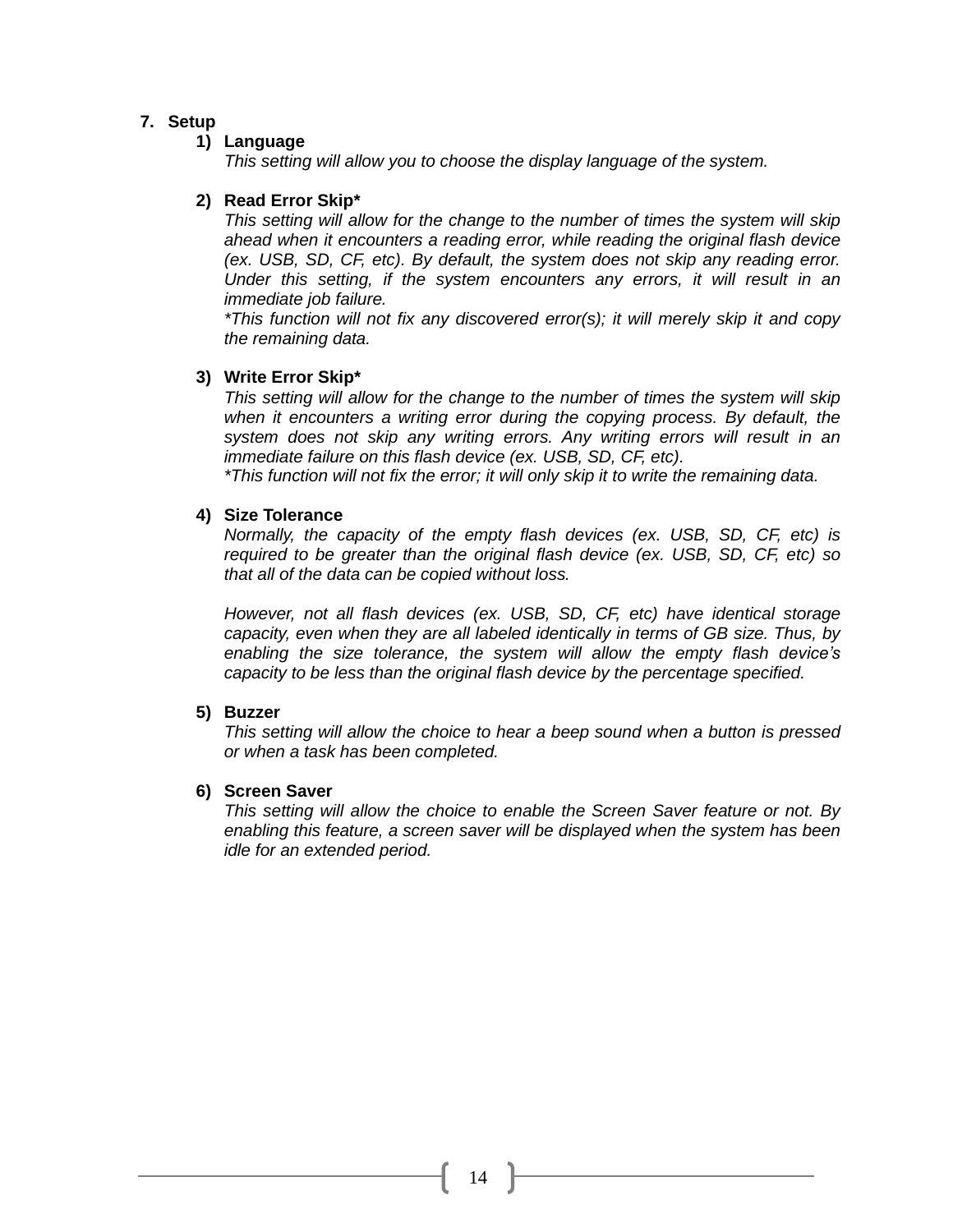#### **8. Utilities**

#### **1) Device Info**

*This function will show information regarding the flash device connected to the system.*

#### **2) System Info**

*This function will show the system's hardware & software information.*

#### **3) Measure Speed**

*This function will scan any inserted flash device(s) (ex. USB, SD, CF, etc) in any socket. The display will show the reported capacity and the Read/Write Speed of the selected device.*

#### **4) Verify Source**

*This function will scan the original flash device for readability.*

#### **5) Rebuild Source**

*This function will rebuild the original flash device in case of high Compare failure.*

#### **6) Load Default**

*This function will reset all of the options back to the manufacturers default settings. Perform this function if the system is acting abnormal. Perform the "Shutdown" operation and restart the system in order for these changes to take effect.* 

#### **7) Update Firmware**

*This function will update the software for the system. To update:*

- *a. Copy the manufacturer certified update file onto a USB Storage Device via a PC/Mac.*
- *b. Insert the USB Storage Device into the Source Port of the system.*
- *c. Go to this function and execute it by pressing the "ENT" button.*
- *d. Restart the system when asked to do so.*

*It is strongly suggested that an upgrade to the system's firmware not be performed, unless the system is getting unstable and instructed to do so by a technician.*

#### **8) Save**

*This function will save all the settings modified since the last time the system was booted-up.*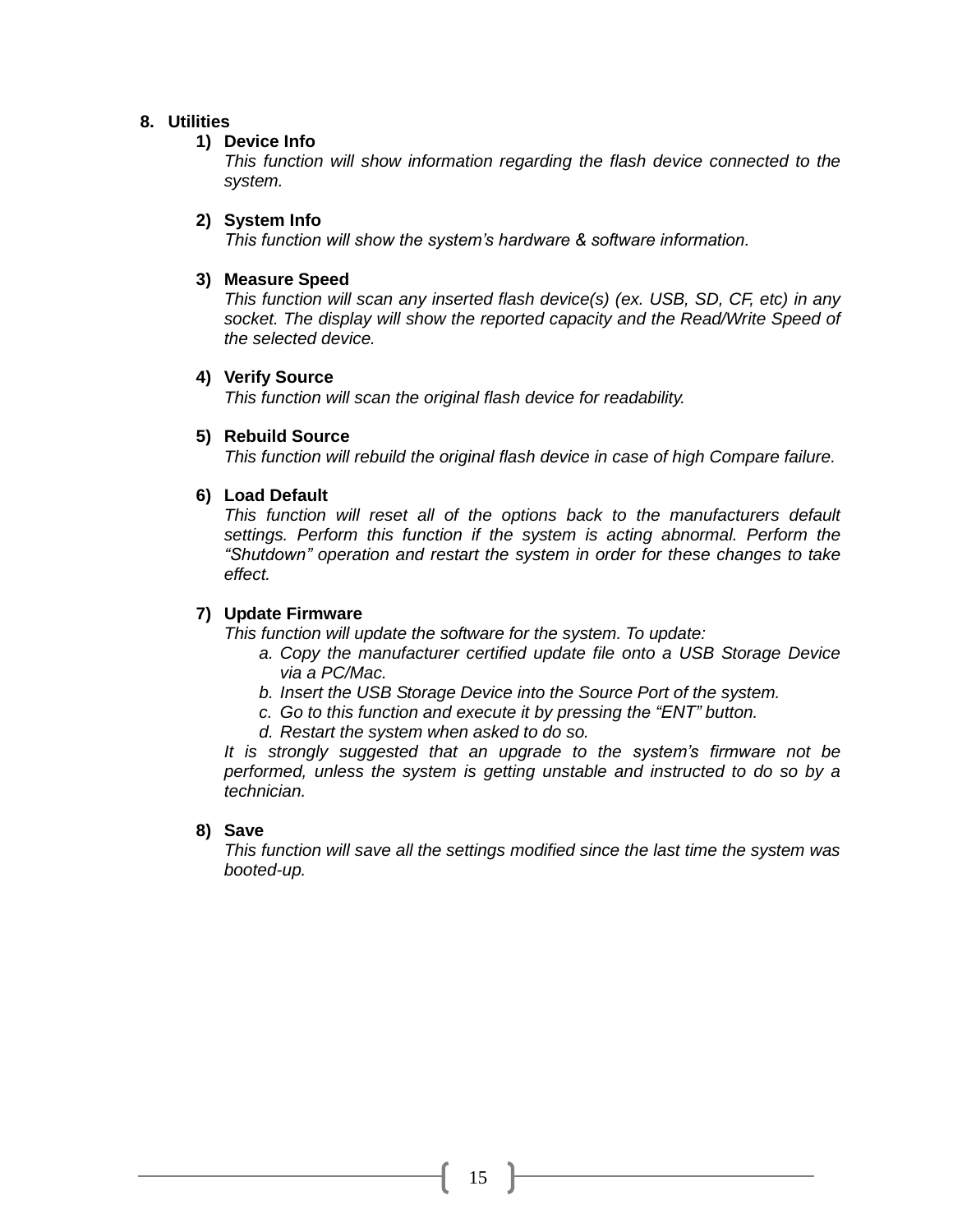#### **9. Manage Accounts**

*This menu will allow the Administrator to perform the following user administrative tasks. This feature is disabled by default. Prior to activating this feature, the duplicator recognizes all users as the only activated user defined as the administrator. The predefined password for this menu is "0000".*

#### **1) View User**

*This menu allows for the viewing of the existing user accounts.*

#### **2) Create User**

*This menu allows for the creation of additional user accounts. Each user has individual settings. During this process, there are prompts to enter a new user name (up to 8 alphanumeric letters or numbers) and user password (consisting of a 4-digit number) for the new account.*

#### **3) Delete User**

*This menu allows for the deletion of an existing user account. During this process, there is a prompt to select the existing account to be removed. \*User "Admin" is the administrative account; this account CANNOT be deleted.*

#### **4) Password on Bootup**

*This menu allows for the enabling/disabling of the user administrative feature prompt, and user login upon boot up.*

#### **10. Shutdown**

This function saves any system settings that have been modified since powering on the system, using this option will prevent loss of settings. Once the Ready to Power OFF message appears, the system can be safely turned off via the machine Power Switch. Turning off the system without performing this function will increase the risk of damaging the system.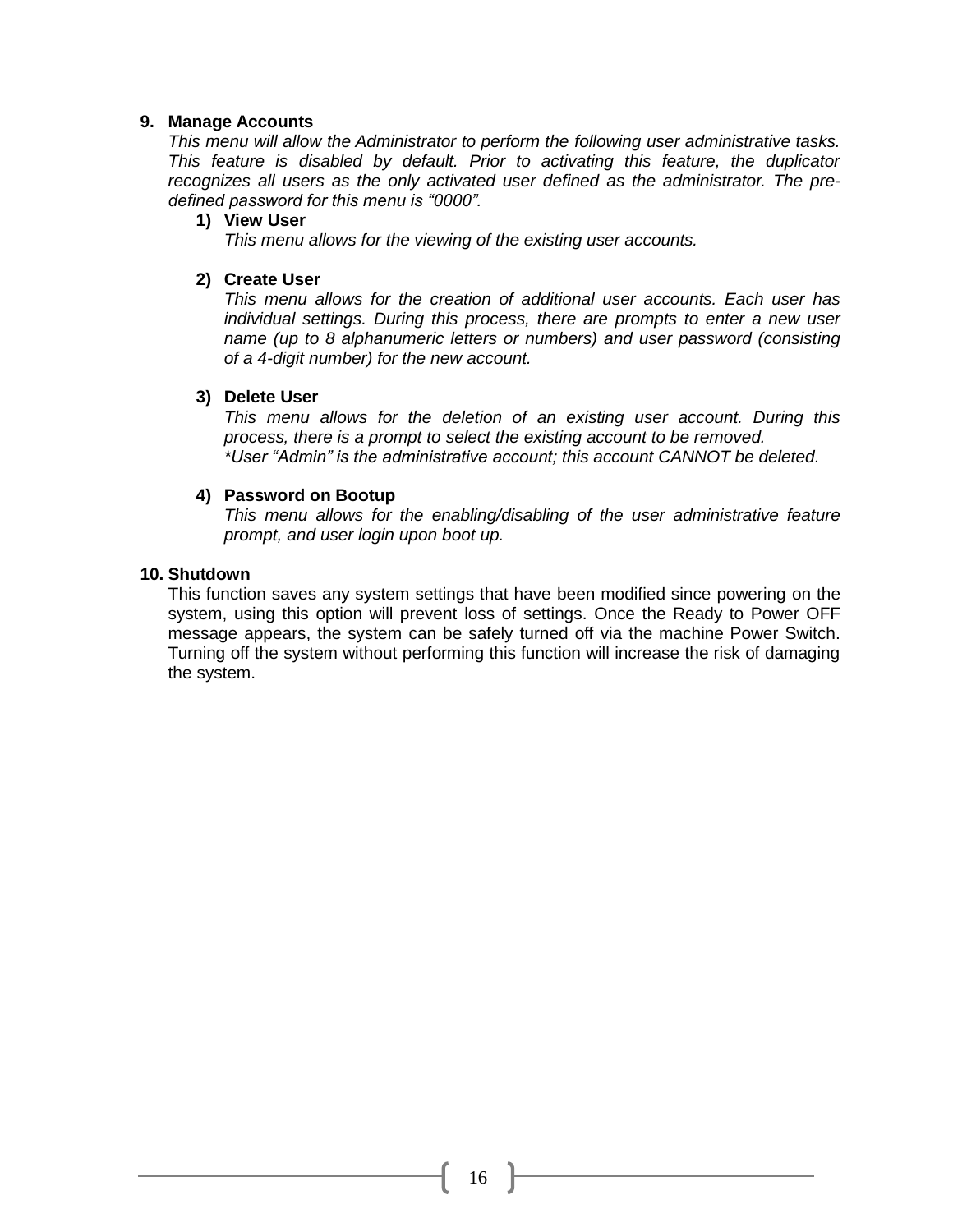#### **Appendix A: Troubleshooting**

#### **Common Concerns**

- **1. No display on the LCD or the unit does not operate when the power is on.**
- $\checkmark$  Check the power cable connection and that the environment for the power outlet is normal.
- $\checkmark$  Make sure the power voltage on the duplicator matches the voltage of the power outlet.
- If the system was stored in a location where the temperature dropped below  $32^{\circ}F$  (0 $^{\circ}C$ ) within the past 24 hours, leave the system in a warm room with temperatures at least 65°F (19⁰C) for 4 hours prior to powering it on.

#### **2. The system cannot recognize the original USB Storage Device.**

 $\checkmark$  Check to make sure the original USB Storage Device is inserted into the Source Port.

#### **3. Buttons do not function.**

 The system could still be busy on a task. Give it some time and press it again. If it still doesn't work, turn off the machine, and then restart the machine after a minute.

#### **4. Copy process completed but the copied flash devices are not readable / executable?**

- Change the "Copy Mode" to *"RAW Copy";* this can solve data related issues.
- $\checkmark$  Use the "Compare" function to check that the copied flash device(s) are identical to the original flash device.
- $\checkmark$  The Read Error Skip or Write Error Skip settings under the "Setup" menu, may have turned on inadvertently. It is possible the skipped data (due to read/write error) may be causing this issue.

#### **5. The failure rate is high.**

 $\checkmark$  Quality of the flash device may be substandard. Please try other name branded flash devices.

#### **6. Do I need to upgrade the system's firmware?**

 Unless the system is getting unstable, it is strongly suggested not to upgrade the firmware on the system. Please contact Tech Support if the system is getting unstable.

#### **7. Cannot boot-up or fails to upgrade firmware.**

 $\checkmark$  Contact Tech Support for assistance.

#### **8. Some empty flash devices will not copy.**

- Normally when inserting a flash device in the system, the green LED will light to indicate the system recognizes the flash device. Please make sure the green LED is lit. If not, then the system did not recognize the flash device, hence will not copy onto it.
- Quality of the flash device may be substandard. Please try other name brand flash devices.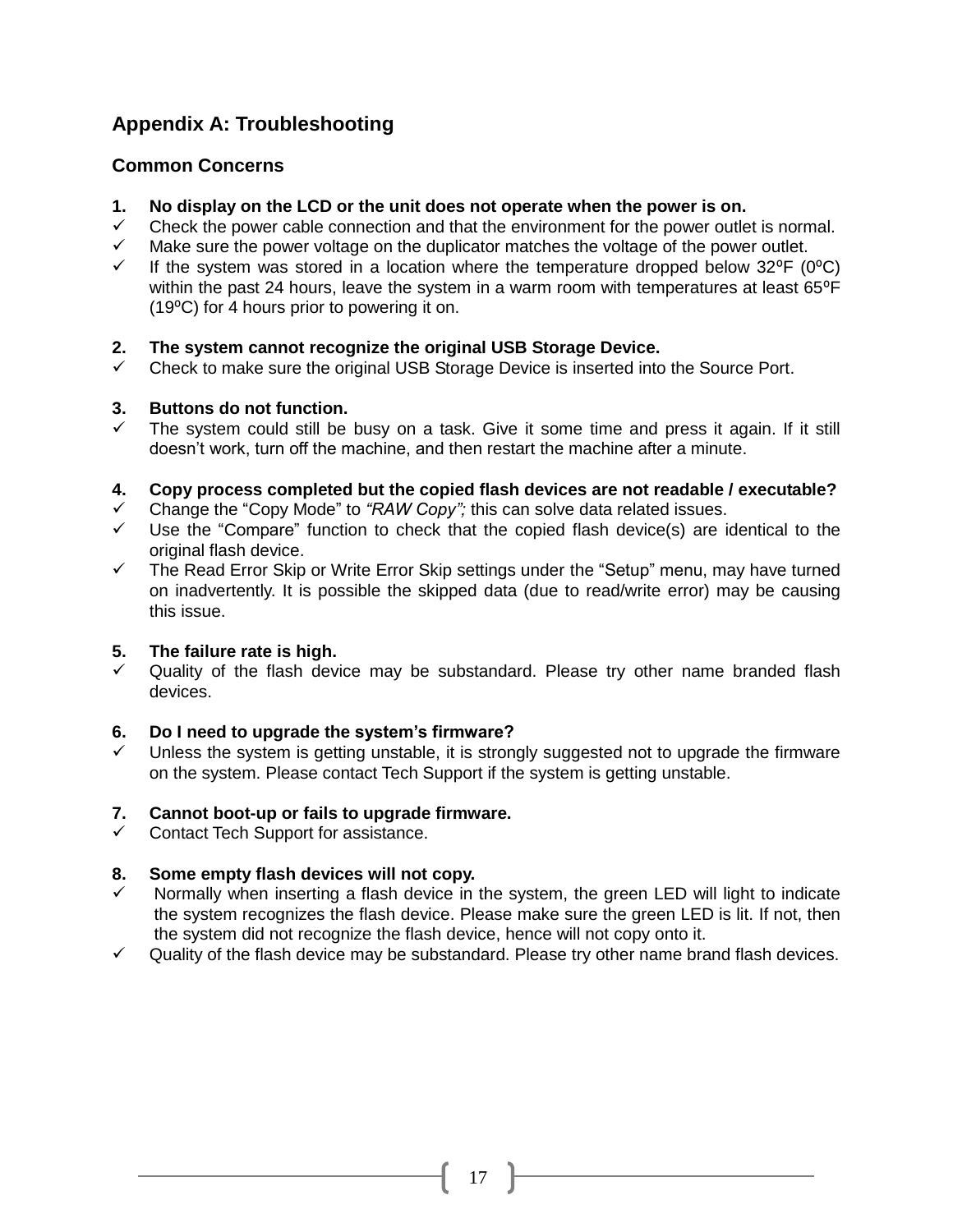#### **Error Codes**

Typically, the system will show an error message and error code if a problem occurs. Please reference the below diagram for a description of the error codes and the recommended solution:

| Error<br>Code | Error<br><b>Message</b>                         | <b>Description &amp; Recommended Solutions</b>                                                                                                                                                                                                                                                                                                                                                                                                                                                                                                                                                                                                                                                                                                                                                                                                  |
|---------------|-------------------------------------------------|-------------------------------------------------------------------------------------------------------------------------------------------------------------------------------------------------------------------------------------------------------------------------------------------------------------------------------------------------------------------------------------------------------------------------------------------------------------------------------------------------------------------------------------------------------------------------------------------------------------------------------------------------------------------------------------------------------------------------------------------------------------------------------------------------------------------------------------------------|
| 201           | <b>Bad</b><br><b>Master</b>                     | Description:<br>The Copy process failed due to reading error of source flash device.<br><b>Possible Solution:</b><br>Try to remove and re-connect the source flash device to the system.<br>$\bullet$<br>Try to re-create a new source flash device using a PC (after a full<br>$\bullet$<br>format.)                                                                                                                                                                                                                                                                                                                                                                                                                                                                                                                                           |
| 202           | No Device<br>Found                              | Description:<br>The Copy process failed due to failure to detect any target flash<br>devices to be copied.<br>Possible Solution:<br>Try to remove and re-connect the flash device to the system.<br>$\bullet$<br>Please make sure the Green indicator is lit for the corresponding<br>$\bullet$<br>flash device ports of the system.                                                                                                                                                                                                                                                                                                                                                                                                                                                                                                            |
| 203           | Source<br>Removed                               | Description:<br>The "Async Copy" process failed because the source flash device<br>has not been detected.<br><b>Possible Solution:</b><br>Try to remove and re-connect the flash device to the system.<br>Please make sure the Green indicator is lit for the corresponding<br>flash device ports of the system.                                                                                                                                                                                                                                                                                                                                                                                                                                                                                                                                |
| 206           | Targets &<br>Master<br><b>Size</b><br>Mismatch! | Description:<br>The content of the original flash device has a larger capacity than the<br>flash device(s) intended to receive the copy.<br><b>Possible Solution:</b><br>If copying under "RAW" mode, it is common for this message<br>because storage capacities vary among different brands of flash<br>devices. It might be advisable to enable the "Size Tolerance" setting<br>under the "Setup" menu to avoid unnecessary errors. However, by<br>doing this, there may be some data/empty spaces not copied.<br>Please use with caution.<br>If copying under "RAW" mode, it might be advisable to try "Smart"<br>٠<br>mode since it copies only data area, nothing else.<br>If copying under "Smart" mode, it is possible that the data is heavily<br>٠<br>fragmented. Please defragment the source flash device on a PC<br>before copying |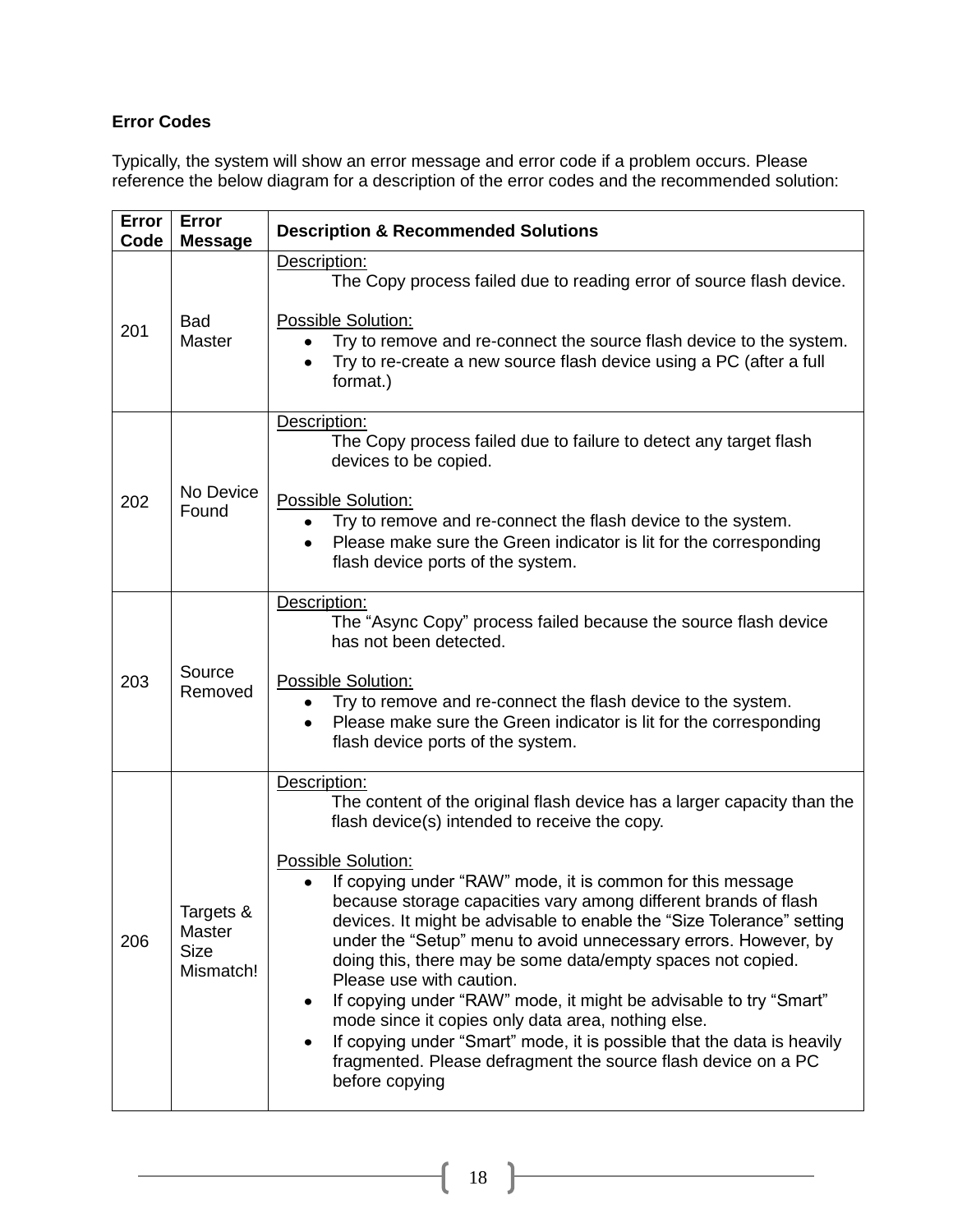| Error<br>Code | Error<br><b>Message</b>     | <b>Description &amp; Recommended Solutions</b>                                                                                                                                                                                                                                                                                                                                                                                                                                                                               |
|---------------|-----------------------------|------------------------------------------------------------------------------------------------------------------------------------------------------------------------------------------------------------------------------------------------------------------------------------------------------------------------------------------------------------------------------------------------------------------------------------------------------------------------------------------------------------------------------|
| 240           | Wrong<br>Password!          | Description:<br>The password entered is not correct<br><b>Possible Solution:</b><br>Please confirm the correct password was typed or try a different<br>password.                                                                                                                                                                                                                                                                                                                                                            |
| 241           | Login<br>Failed             | Description:<br>An incorrect password was entered 3 times consecutively<br>Possible Solution:<br>Wait for 5 minutes, then try to use the correct password for the next<br>attempt. If the problem persists, call Tech Support.                                                                                                                                                                                                                                                                                               |
| 260           | <b>No</b><br>Update<br>File | Description:<br>The system CANNOT locate the Firmware Update File during the<br>Update Firmware process.<br><b>Possible Solution:</b><br>Confirm the file is not a "zip" file. If it is, please extract it before<br>transferring it to a flash device.<br>Confirm the file system of the flash device is FAT32.<br>٠<br>Make sure there are no other flash device(s) attached in the system<br>and try to insert the flash device that contains the update file into<br>another flash device port to perform the operation. |
| 261           | Wrong<br>update<br>File     | Description:<br>The Firmware Update File is not compatible with the system or the<br>Firmware Update File is corrupted.<br>Possible Solution:<br>Try to re-download the correct Firmware Update File.                                                                                                                                                                                                                                                                                                                        |
| 262           | Unknown<br>flash<br>model   | Description:<br>The Firmware Update File is not meant for the system.<br>Possible Solution:<br>Contact Tech Support for the proper Update file.<br>$\bullet$                                                                                                                                                                                                                                                                                                                                                                 |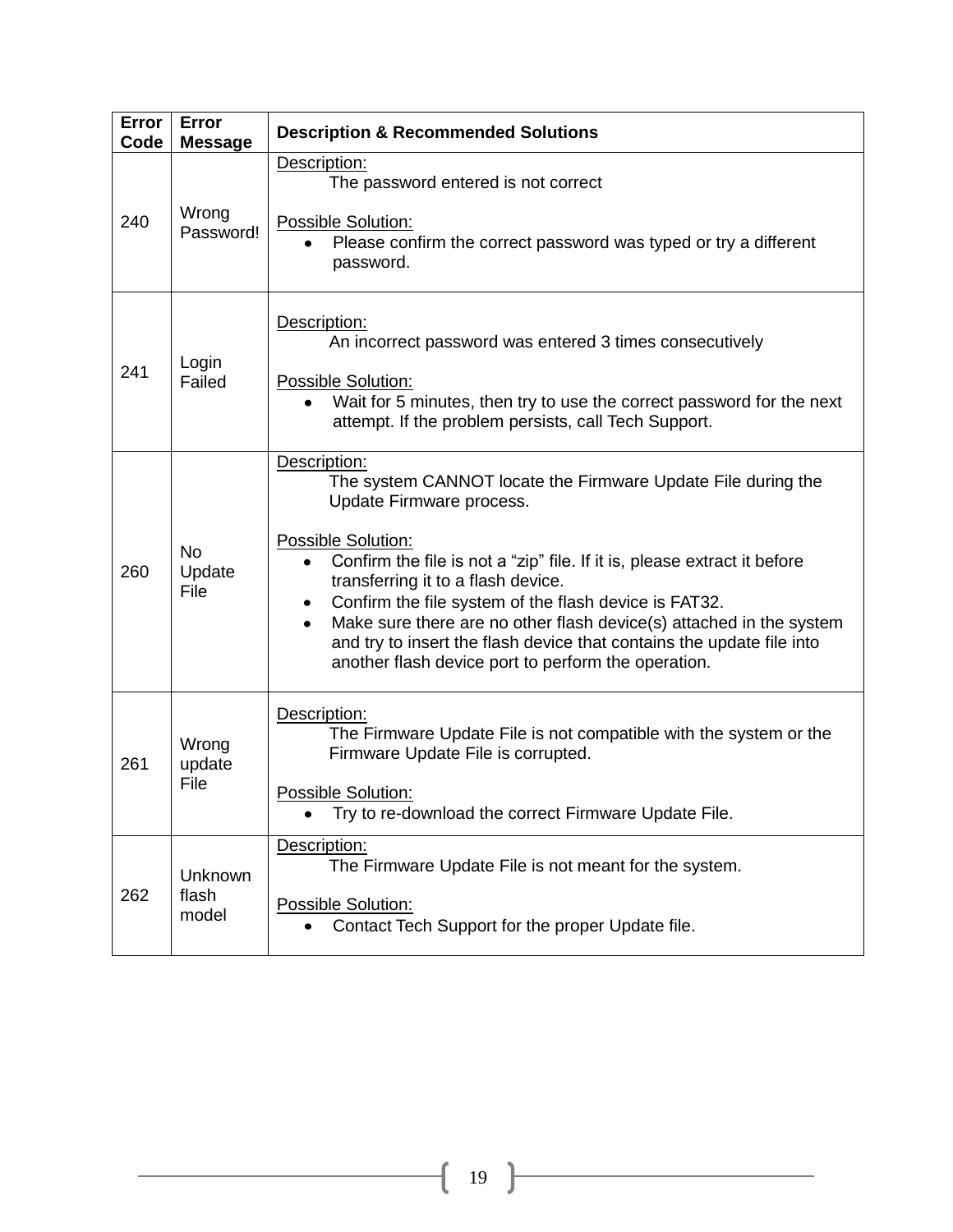#### **Appendix B: Safety & Regulatory information**

#### **Safety Introduction**

#### **Notices and Safety**

Please read the following instructions carefully before operating the machine and refer to them as needed to ensure the continued safe operation of the machine.

This product and supplies have been designed and tested to meet strict safety requirements. These include safety agency evaluation and certification, and compliance with electromagnetic regulations and established environmental standards.

The safety and environment testing and performance of this product have been verified using certified materials only.



Unauthorized alterations, which may include the addition of new parts/devices, may impact the product certification. Please contact a **Warning** sales representative for more information.

#### **Marks, Labels,** *Symbols*

All warnings and instructions marked on or supplied with the product should be followed.



This symbol alerts users to areas of the equipment where there is the possibility of personal injury.

#### **FCC Notices for USA**

This equipment has been tested and found to comply with the limits for a Class B digital device, pursuant to Part 15 of the FCC Rules. These limits are designed to provide reasonable protection against harmful interference in a residential installation. This equipment generates uses and can radiate radio frequency energy and, if not installed and used in accordance with the instructions, may cause harmful interference to radio communications. However, there is no guarantee that interference will not occur in a particular installation. If this equipment does cause harmful interference to radio or television reception, which can be determined by turning the equipment off and on, the user is encouraged to try to correct the interference by one or more of the following measures:

- Reorient or relocate the receiving antenna.
- Increase the separation between the equipment and receiver.
- Connect the equipment into an outlet on a circuit different from that to which the receiver is connected.
- Consult the dealer or an experienced radio/TV technician for help.

#### *(Reference* [CFR 47](http://www.access.gpo.gov/cgi-bin/cfrassemble.cgi?title=199847) *Part 15 Section 15.21)*

Changes or modifications to this equipment not specifically approved by the manufacture may void the user's authority to operate this equipment.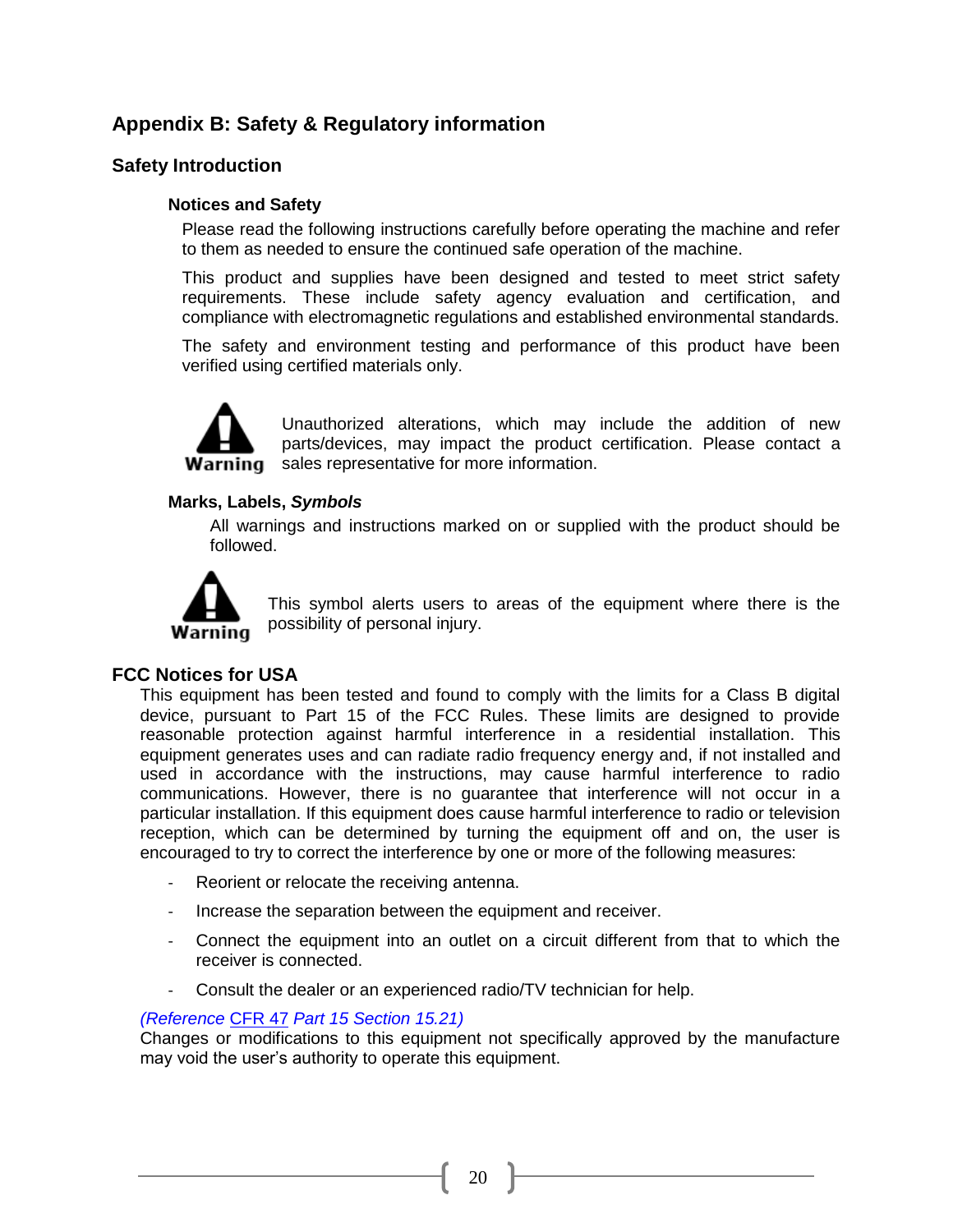#### **Safety Information**

#### **Operational Safety Information**

This equipment and supplies have been designed and tested to meet strict safety requirements. These include safety agency examination, approval, and compliance with established environmental standards.

To ensure the continued safe operation of the equipment, follow these safety guidelines at all times:

#### *Do These*

- Always follow all warnings and instructions that are marked on or supplied with the equipment.
- Before cleaning this product, unplug the product from the electrical outlet. Always use materials specifically designated for this product, the use of other materials may result in poor performance and create a hazardous situation.
- Always exercise care when moving or relocating equipment.
- Always locate the machine on a solid support surface (not on plush carpet) that has adequate strength to support the weight of the machine.
- $\bullet$ Always unplug this equipment from the electrical outlet before cleaning.



Do not use aerosol cleaners. Aerosol cleaners can be explosive or flammable when used on electromechanical equipment

#### *Never Do These*

- Never use a ground adapter plug to connect the equipment to a power outlet that lacks a ground connection terminal.
- Never attempt any maintenance function that is not specifically described in this documentation.
- Never obstruct ventilation openings. They are provided to prevent overheating.
- Never remove covers or guards that are fastened with screws. There are no operator serviceable areas within these covers.
- Never locate the machine near a radiator or any other heat source.
- Never push objects of any kind into the ventilation openings.
- Never place this equipment where people might step on or trip on the power cord.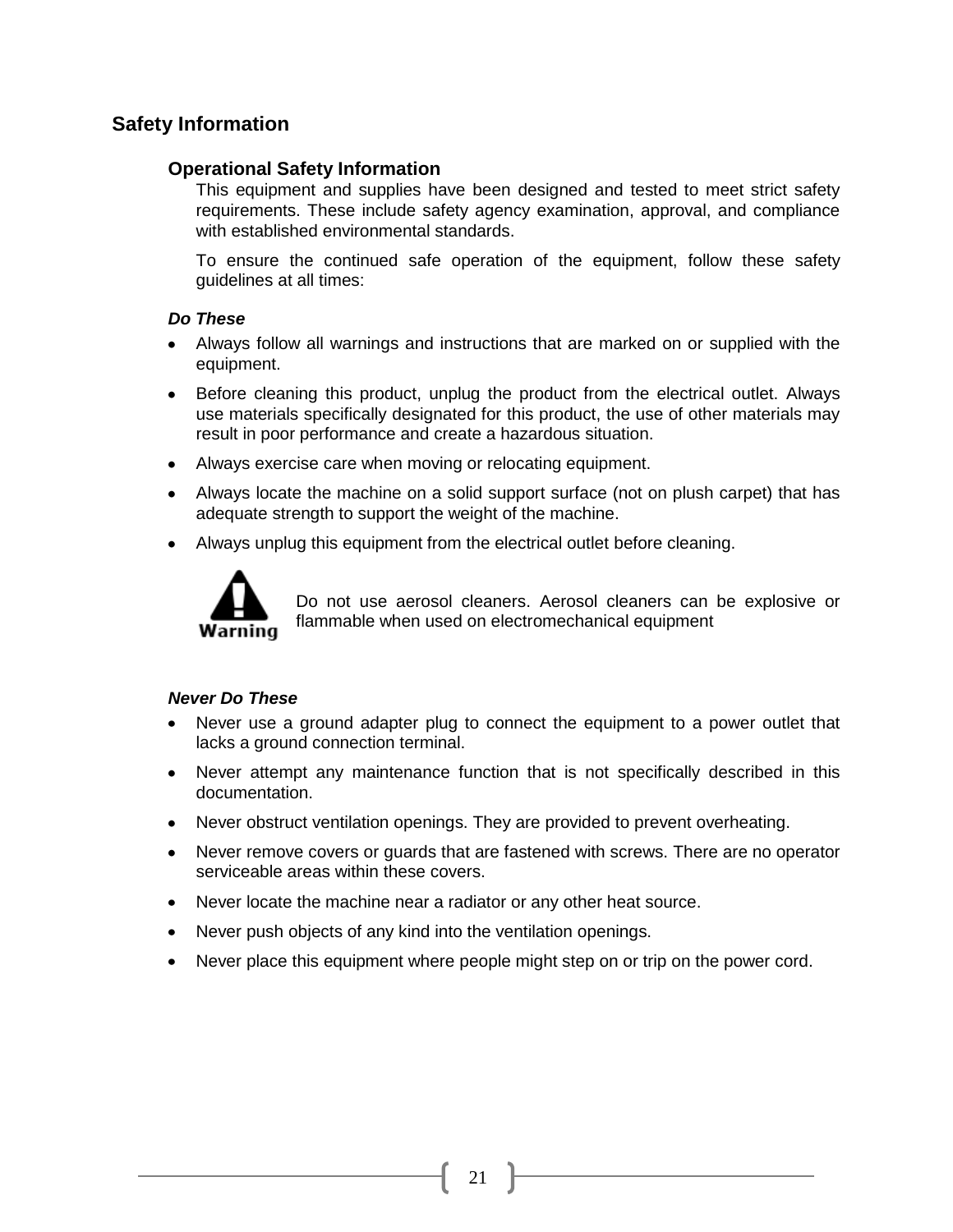#### **Electrical Safety Information**

- 1. The power receptacle for the machine must meet the requirements stated on the data plate on the rear of the machine. If there is uncertainty that the electrical supply meets the requirements, please consult the local power company or an electrician for advice.
- 2. The socket outlet shall be installed near the equipment and shall be easily accessible.
- 3. Use the power cable that is supplied with the machine. Do not use an extension cord, remove, or modify the power cord plug.
- 4. Plug the power cable directly into a correctly grounded electrical outlet. If there is any doubt regarding the correct grounding of the desired outlet, consult an electrician.
- 5. Do not use an adapter to connect any equipment to an electrical outlet that lacks a ground connection terminal.
- 6. Do not place this equipment where people might step or trip on the power cable.
- 7. Do not place objects on the power cable.
- 8. Do not push objects into the slots or openings of the machine. Electrical shock or fire may result.
- 9. Do not obstruct ventilation openings. These openings are used to provide proper cooling to the machine.

#### **Electrical Supply**

- 1. This product shall be operated from the type of electrical supply indicted on the product's data plate label. If there is uncertainty that the electrical supply meets the requirements, please consult a licensed electrician for advice.
- 2. Always connect equipment to a correctly grounded power outlet. If in doubt, have the outlet checked by a qualified electrician.



This equipment must be connected to a protective earth circuit. This equipment is supplied with a plug that has a protective earth pin. This plug will only fit into an earthed electrical outlet. This is a safety feature. If you are unable to insert the plug into the outlet, contact a licensed electrician to replace the outlet.

#### **Disconnect Device**

The power cable is the disconnect device for this equipment. It is attached to the back of the machine as a plug-in device. To remove all electrical power from the equipment, disconnect the power cable from the electrical outlet.